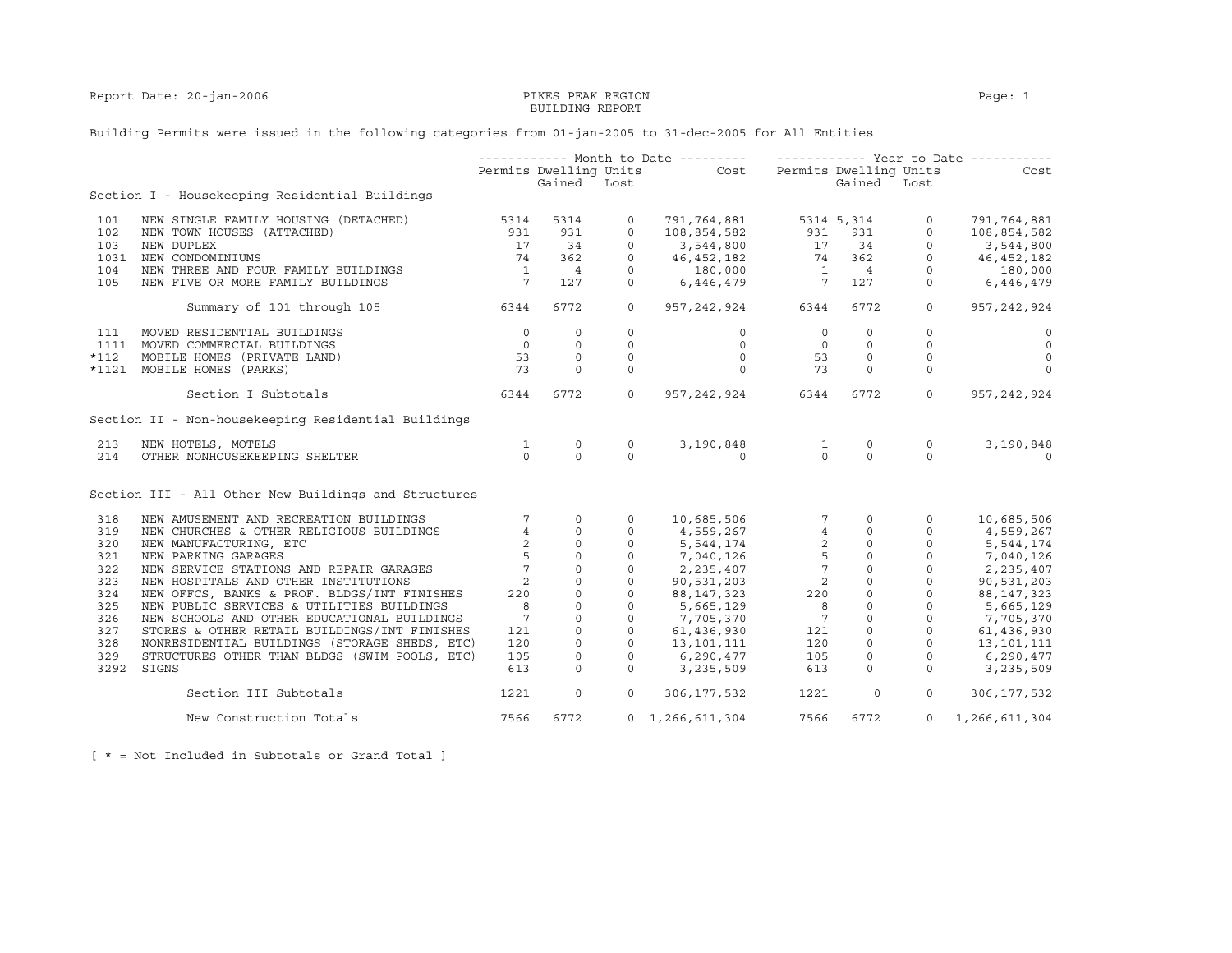Report Date: 20-jan-2006 **PIKES PEAK REGION** PAGE: 2

## BUILDING REPORT

## Building Permits were issued in the following categories from 01-jan-2005 to 31-dec-2005 for All Entities

|     |                                                  |                |                                  |          | ----------- Month to Date --------- |                |                                  | ----------- Year to Date ----- |               |
|-----|--------------------------------------------------|----------------|----------------------------------|----------|-------------------------------------|----------------|----------------------------------|--------------------------------|---------------|
|     |                                                  |                | Permits Dwelling Units<br>Gained | Lost     | Cost                                |                | Permits Dwelling Units<br>Gained | Lost                           | Cost          |
|     | Section IV - Additions and Alterations           |                |                                  |          |                                     |                |                                  |                                |               |
| 433 | RESIDENTIAL BLDGS CONV TO INCREASE UNITS         | .5             |                                  |          | 390,069                             | 5              |                                  |                                | 390,069       |
| 434 | RESIDENTIAL ALTERATIONS (REMODEL, ADD, ETC)      | 13032          |                                  |          | 77,682,613                          | 13032          | $\circ$                          |                                | 77,682,613    |
| 435 | RESIDENTIAL REMODEL THAT DECREASE UNITS          |                | $\Omega$                         | $\Omega$ | 8,000                               | $\overline{1}$ | $\Omega$                         | $\Omega$                       | 8,000         |
| 436 | RESIDENTIAL GARAGES AND CARPORTS (ATT & DET)     | 519            | $\Omega$                         |          | 9,287,603                           | 519            | $\circ$                          |                                | 9,287,603     |
| 437 | COMMERCIAL ALTERATIONS (ADD, REMODEL, ETC)       | 1401           | $\Omega$                         | $\Omega$ | 114,814,217                         | 1401           | $\circ$                          | $\Omega$                       | 114,814,217   |
|     | Section IV Subtotals                             | 14958          | $7\phantom{.0}$                  | $\circ$  | 202, 182, 502                       | 14958          | 7                                | $\Omega$                       | 202, 182, 502 |
|     | Section V - Conversions                          |                |                                  |          |                                     |                |                                  |                                |               |
| 540 | REMODEL COMMERCIAL TO RESIDENTIAL                | $\circ$        | $\mathbf 0$                      | $\Omega$ | $\Omega$                            |                | $\circ$                          | 0                              | - 0           |
| 541 | REMODEL RESIDENTIAL TO COMMERCIAL                | $\overline{4}$ | $\Omega$                         | $\Omega$ | 150,500                             | $\overline{4}$ | $\Omega$                         | $\Omega$                       | 150,500       |
|     | Section V Subtotals                              | $\overline{4}$ | $\Omega$                         | $\Omega$ | 150,500                             | $\overline{4}$ | $\Omega$                         | $\Omega$                       | 150,500       |
|     | Section VI - Demolitions and Razing of Buildings |                |                                  |          |                                     |                |                                  |                                |               |
| 645 | DEMOLISH RESIDENTIAL BUILDINGS                   | 55             | $\Omega$                         | $\Omega$ | $\circ$                             | 55             | 0                                | 0                              | $\Omega$      |
| 649 | DEMOLISH COMMERCIAL BUILDINGS                    | 44             | $\Omega$                         | $\Omega$ | $\Omega$                            | 44             | $\Omega$                         | $\Omega$                       | $\Omega$      |
|     | Section VI Subtotals                             | 99             | $\Omega$                         | $\Omega$ | $\Omega$                            | 99             | $\Omega$                         | $\Omega$                       | $\Omega$      |
|     | Add, Alt and Conversion Totals                   | 15061          | $7\overline{ }$                  | $\circ$  | 202, 333, 002                       | 15061          | $7\overline{ }$                  | $\Omega$                       | 202, 333, 002 |
|     |                                                  |                |                                  |          |                                     |                |                                  |                                |               |
|     | ***** GRAND TOTAL                                | 22627          | 6779                             |          | $0 \quad 1,468,944,306$             | 22627          | 6779                             | $\circ$                        | 1,468,944,306 |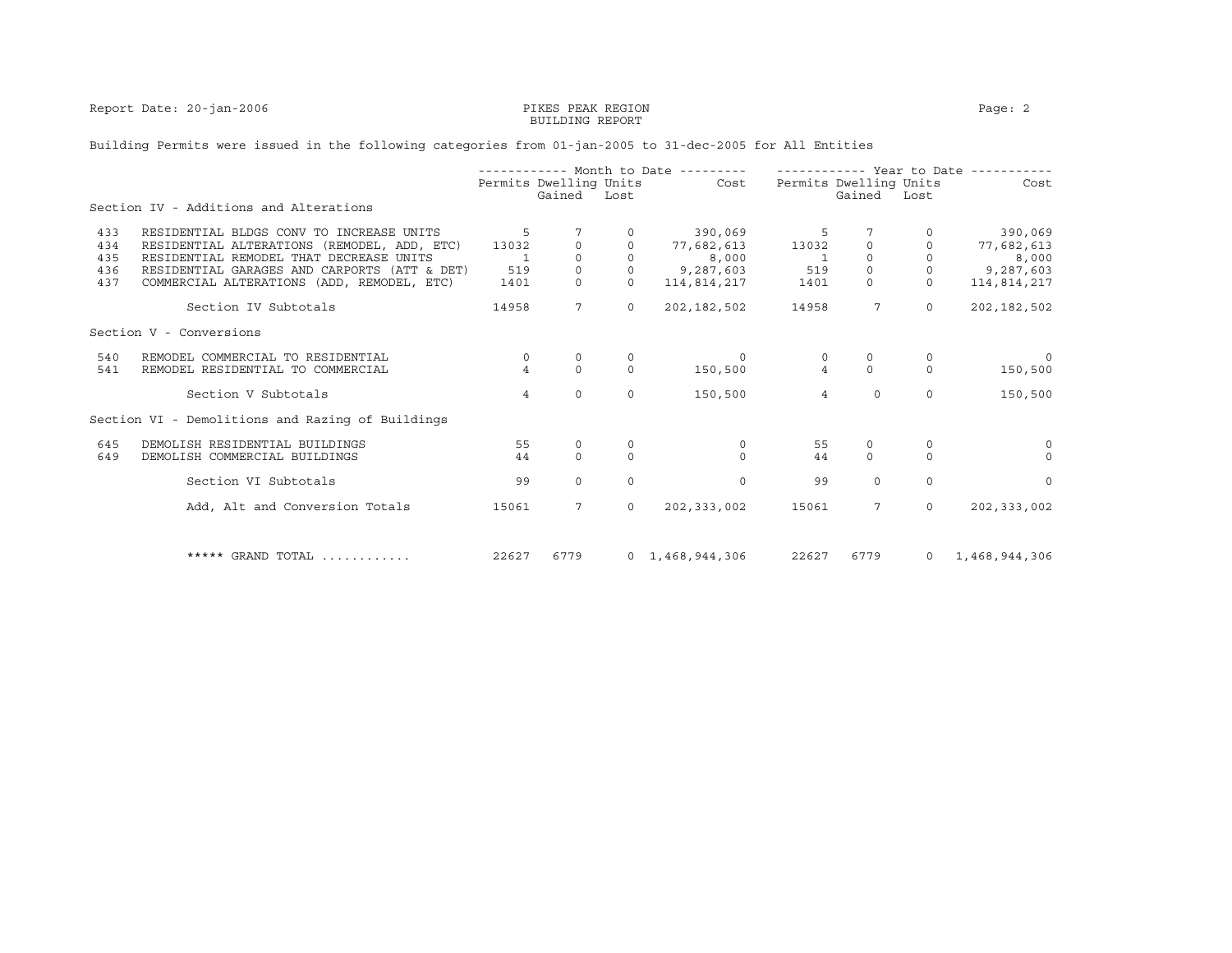Building Permits were issued in the following categories from 01-jan-2005 to 31-dec-2005 for All Entities

Section VII - Permits over \$ 500K

| Permit Classification<br>F34761 NEW SINGLE FAMILY HOUSING (DETACHED)                                                                                                        | DUS          | Contractor<br>1 GENESIS HOMES     | Cost<br>661,000 |
|-----------------------------------------------------------------------------------------------------------------------------------------------------------------------------|--------------|-----------------------------------|-----------------|
| 7615 WINDING OAKS DR - RESIDENCE                                                                                                                                            |              |                                   |                 |
| F75985 NEW SINGLE FAMILY HOUSING (DETACHED)<br>16845 ROLLER COASTER RD - RESIDENCE                                                                                          |              | 1 RC HOMES, LLC.                  | 1,200,000       |
| F69468 NEW SINGLE FAMILY HOUSING (DETACHED)                                                                                                                                 |              | 1 HOMEOWNER                       | 700,000         |
| 2910 NEEDLECONE LN - RESIDENCE<br>F63631 NEW SINGLE FAMILY HOUSING (DETACHED)                                                                                               |              | 1 HOMEOWNER                       | 500,000         |
| 5788 WELLFLEET ST - RESIDENCE ENGINEERED STAMPED<br>F73474 NEW SINGLE FAMILY HOUSING (DETACHED)                                                                             |              | 1 HOMEOWNER                       | 600,000         |
| 4575 WILDROOT CT - RESIDENCE                                                                                                                                                |              |                                   |                 |
| F73584 NEW SINGLE FAMILY HOUSING (DETACHED)<br>13885 STAFFSHIRE LN - RESIDENCE                                                                                              |              | 1 BARBARA MCGRATH CUST.HOME BLDR  | 1,100,000       |
| F36386 NEW SINGLE FAMILY HOUSING (DETACHED)                                                                                                                                 |              | 1 HIGH POINT CUSTOM HOMES         | 900,000         |
| 3820 CAMELROCK VW - RESIDENCE<br>F71513 NEW SINGLE FAMILY HOUSING (DETACHED)                                                                                                |              | 1 MAYNARD BUILDING COMPANY        | 525,000         |
| 1383 OLD CEDAR CV - RESIDENCE                                                                                                                                               |              |                                   |                 |
| F54445 NEW SINGLE FAMILY HOUSING (DETACHED)<br>10475 PEAVEY PL - RESIDENCE (97 UBC)                                                                                         |              | 1 HOMEOWNER                       | 500,000         |
| F74893 NEW SINGLE FAMILY HOUSING (DETACHED)                                                                                                                                 |              | 1 DAN CUVALA CONSTRUCTION, INC.   | 500,000         |
| 17925 SUNBURST DR - RESIDENCE<br>F67940 NEW SINGLE FAMILY HOUSING (DETACHED)                                                                                                |              | 1 HIDDEN ROCK CUSTOM DES., INC    | 500,000         |
| 4601 SECLUDED CREEK CT - RESIDENCE ENG STAMPED                                                                                                                              |              |                                   |                 |
| F54417 NEW SINGLE FAMILY HOUSING (DETACHED)<br>4490 STAR RANCH RD - RESIDENCE ENGINEERED STAMPED (HILLSIDE)                                                                 |              | 1 HOMEOWNER                       | 600,000         |
| F70641 NEW SINGLE FAMILY HOUSING (DETACHED)                                                                                                                                 |              | 1 LHL PROPERTIES, INC.            | 550,000         |
| 17575 POND VIEW PL - RESIDENCE                                                                                                                                              |              |                                   |                 |
| 255 NEW SINGLE FAMILY HOUSING (DETACHED)<br>20030 LOFTY PINE LN - RESIDENCE (ENG STAMPED)<br>105 NEW SINGLE TAMILY WOLLETT (<br>F71255 NEW SINGLE FAMILY HOUSING (DETACHED) |              | 1 MAYNARD BUILDING COMPANY        | 545,000         |
| F68305 NEW SINGLE FAMILY HOUSING (DETACHED)                                                                                                                                 | $\mathbf{1}$ | SCHWERS CONSTRUCTION CO           | 875,000         |
| 12825 ABERT WA - RESIDENCE (STAMPED)                                                                                                                                        |              |                                   |                 |
| F36293 NEW SINGLE FAMILY HOUSING (DETACHED)<br>1885 LA BELLEZZA GR - RESIDENCE                                                                                              |              | 1 KELLER HOMES INC                | 650,000         |
| F69769 NEW SINGLE FAMILY HOUSING (DETACHED)                                                                                                                                 |              | 1 BARBARA MCGRATH CUST. HOME BLDR | 600,000         |
| 17905 OUEENSMERE DR - RESIDENCE (ENGINEERED STAMPED)                                                                                                                        |              |                                   |                 |
| F69170 NEW SINGLE FAMILY HOUSING (DETACHED)<br>4661 MOUNTAIN DANCE DR - RESIDENCE (ENGINEER STAMPED)                                                                        |              | 1 HIDDEN ROCK CUSTOM DES., INC    | 1,500,000       |
| F65424 NEW SINGLE FAMILY HOUSING (DETACHED)                                                                                                                                 |              | 1 S & S HOMES, LLC.               | 1,000,000       |
| 13970 STAFFSHIRE LN - RESIDENCE (ENG STAMPED)<br>562 NEW SINGLE FAMILY HOUSING (DETACHED)<br>F60562 NEW SINGLE FAMILY HOUSING (DETACHED)                                    |              | 1 T. N. PARKER CONSTRUCTION, LLC  | 675,000         |
| 20220 TWISTED PINE DR - RESIDENCE ENG STAMPED<br>F64958 NEW SINGLE FAMILY HOUSING (DETACHED)                                                                                |              |                                   |                 |
| 17875 PIONEER CROSSING - RESIDENCE                                                                                                                                          |              | 1 MICHAEL H. DAVIS                | 540,000         |
| F35848 NEW SINGLE FAMILY HOUSING (DETACHED)                                                                                                                                 |              | 1 NICHOLS & COMITO, LLC.          | 850,000         |
| 1725 OAKMOOR HT - RESIDENCE - ENG STAMPED<br>F66740 NEW SINGLE FAMILY HOUSING (DETACHED)                                                                                    |              | 1 ACUFF HOMES, INC.               | 500,000         |
| 13925 STAFFSHIRE LN - RESIDENCE                                                                                                                                             |              |                                   |                 |
| F37841 NEW SINGLE FAMILY HOUSING (DETACHED)                                                                                                                                 |              | 1 HIGH COUNTRY CONSTRUCTION       | 775,000         |
| 4782 HIGH FOREST RD - RESIDENCE - ENG STAMPED<br>F68753 NEW SINGLE FAMILY HOUSING (DETACHED)                                                                                |              | 1 HOMEOWNER                       | 515,000         |
| 19035 MALMSBURY CT - RESIDENCE                                                                                                                                              |              |                                   |                 |
| F52147 NEW SINGLE FAMILY HOUSING (DETACHED)                                                                                                                                 |              | 1 OAKNOLL BUILDERS INC            | 500,000         |
| 1435 GOLDEN HILLS RD - RESIDENCE (UBC97)<br>F39022 NEW SINGLE FAMILY HOUSING (DETACHED)                                                                                     |              | 1 NEWPORT CO, THE                 | 1,000,000       |
|                                                                                                                                                                             |              |                                   |                 |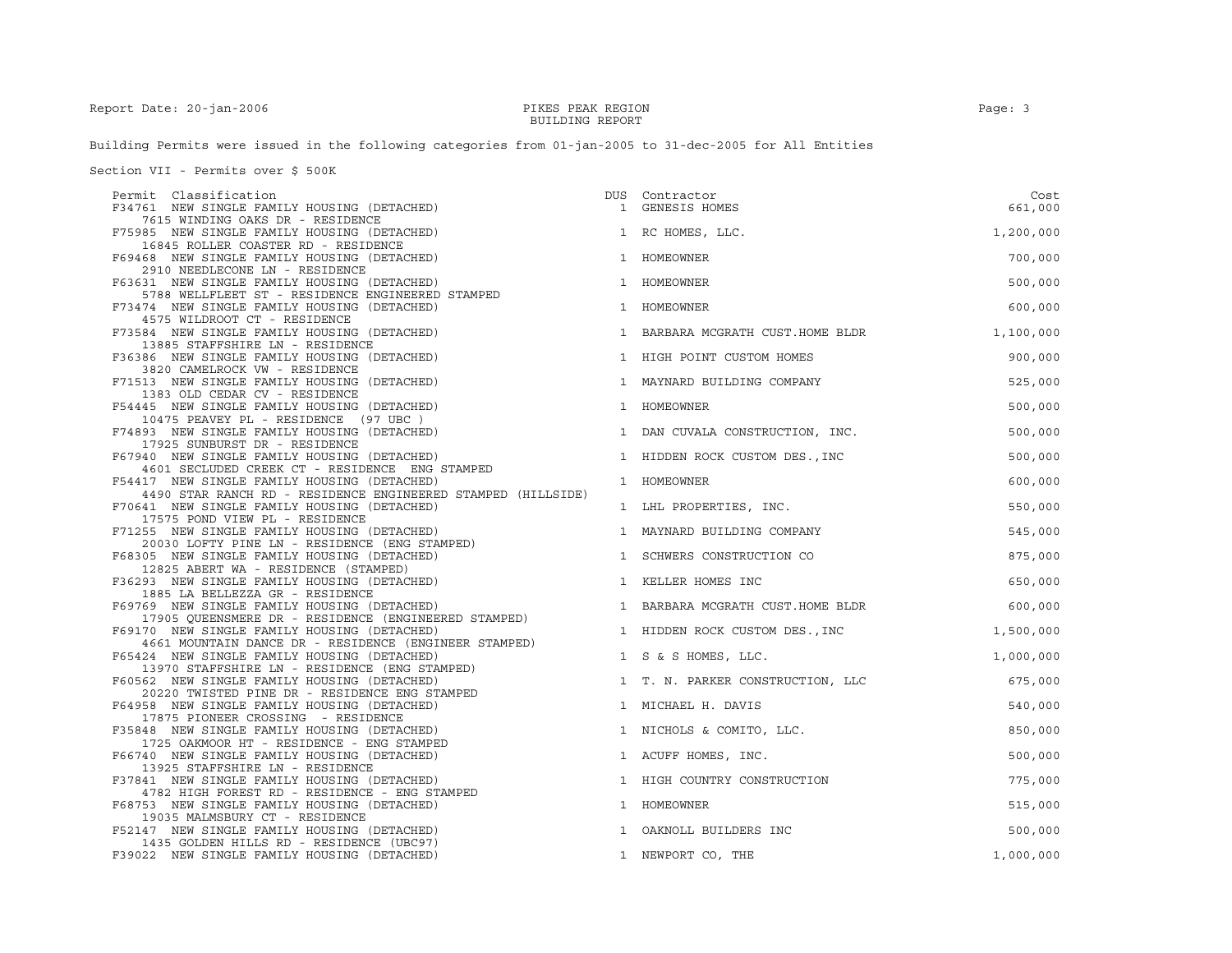| 1290 MESA AV - RESIDENCE - ENG STAMPED                                                                       |              |                                  |           |
|--------------------------------------------------------------------------------------------------------------|--------------|----------------------------------|-----------|
| F56857 NEW SINGLE FAMILY HOUSING (DETACHED)                                                                  |              | 1 KELLER HOMES INC               | 600,000   |
| 3623 TUSCANNA GR - RESIDENCE (ENG STAMPED)<br>F75166 NEW SINGLE FAMILY HOUSING (DETACHED)                    |              | 1 RIVERWOOD HOMES OF COLORADO    | 550,000   |
| 1451 CASTLECOMBE LN - RESIDENCE (ENGINEER STAMPED)<br>F74535 NEW SINGLE FAMILY HOUSING (DETACHED)            |              | 1 HOMEOWNER                      | 575,000   |
| 5495 CREIGHTON CT - RESIDENCE (PER DAVE LONDON OK FOR 97 UBC)<br>F49787 NEW SINGLE FAMILY HOUSING (DETACHED) |              | 1 NICHOLS & COMITO, LLC.         | 1,200,000 |
| 2775 STRATTON WOODS VW - RESIDENCE ENG STAMPED                                                               |              |                                  |           |
| F70838 NEW SINGLE FAMILY HOUSING (DETACHED)<br>17540 POND VIEW PL - RESIDENCE (ENGINEERED STAMPED)           |              | 1 TARA CUSTOM HOMES              | 1,100,000 |
| F65628 NEW SINGLE FAMILY HOUSING (DETACHED)<br>11675 BLACK FOREST RD - RESIDENCE                             |              | 1 HOMEOWNER                      | 550,000   |
| F45117 NEW SINGLE FAMILY HOUSING (DETACHED)<br>18590 LAKE DR - RESIDENCE                                     |              | 1 ASPEN GOLD GEN. CONTR. & ENG.  | 500,000   |
| F50883 NEW SINGLE FAMILY HOUSING (DETACHED)                                                                  |              | 1 GRANITE BUILDERS, LLC.         | 685,000   |
| 3650 CAMELS VW - RESIDENCE - ENG STAMPED<br>F57804 NEW SINGLE FAMILY HOUSING (DETACHED)                      |              | 1 ASPEN COUNTRY HOMES            | 650,000   |
| 4715 HIDDEN ROCK RD - RESIDENCE (ENGINEERED STAMPED)<br>F45100 NEW SINGLE FAMILY HOUSING (DETACHED)          |              | 1 C. R. SHEA HOMES, INC.         | 575,000   |
| 6310 WILSON RD - RESIDENCE HILLSIDE                                                                          |              |                                  |           |
| F46908 NEW SINGLE FAMILY HOUSING (DETACHED)<br>912 MONT BLANC VW - RESIDENCE - ENG STAMPED                   |              | 1 S & S HOMES, LLC.              | 500,000   |
| F49171 NEW SINGLE FAMILY HOUSING (DETACHED)                                                                  |              | 1 RIVERWOOD HOMES OF COLORADO    | 500,000   |
| 2132 WHITE CLIFF WA - RESIDENCE (STAMPED)<br>F47180 NEW SINGLE FAMILY HOUSING (DETACHED)                     |              | 1 PETRA HOMES, INC.              | 550,000   |
| 12015 HOWELLS RD - RESIDENCE<br>F43605 NEW SINGLE FAMILY HOUSING (DETACHED)                                  |              | 1 RIVERWOOD HOMES OF COLORADO    | 500,000   |
| 1290 CASTLECOMBE LN - RESIDENCE<br>F47792 NEW SINGLE FAMILY HOUSING (DETACHED)                               |              | 1 SCOTT BUILDING, INC            | 650,000   |
| 4676 SETON HALL RD - RESIDENCE (STAMPED)<br>F39027 NEW SINGLE FAMILY HOUSING (DETACHED)                      |              | 1 RIVERWOOD HOMES OF COLORADO    | 600,000   |
| 17564 COLONIAL PARK DR - RESIDENCE - ENG STAMPED                                                             |              |                                  |           |
| F34962 NEW SINGLE FAMILY HOUSING (DETACHED)<br>2670 ROCKHURST BL - RESIDENCE                                 |              | 1 S.C. SCOTT CONST. CONSULTING   | 550,000   |
| F71062 NEW SINGLE FAMILY HOUSING (DETACHED)                                                                  |              | 1 GOLD CREST HOMES, LTD.         | 700,000   |
| 2682 ROCKHURST BL - RESIDENCE<br>F48940 NEW SINGLE FAMILY HOUSING (DETACHED)                                 |              | 1 ST CROIX BUILDERS INC          | 600,000   |
| 926 MONT BLANC VW - RESIDENCE - ENG STAMPED<br>F64235 NEW SINGLE FAMILY HOUSING (DETACHED)                   | $\mathbf{1}$ | TRENDS WEST INC                  | 695,000   |
| 6330 FARTHING DR - RESIDENCE<br>F65525 NEW SINGLE FAMILY HOUSING (DETACHED)                                  |              | 1 GREGOIRE HOMES                 | 1,300,000 |
| 3650 HILL CI - RESIDENCE {ENG. STAMP}                                                                        |              |                                  |           |
| F47793 NEW SINGLE FAMILY HOUSING (DETACHED)<br>355 CHILDE DR - RESIDENCE (ENG STAMPED)                       |              | 1 SCOTT BUILDING, INC            | 500,000   |
| F54014 NEW SINGLE FAMILY HOUSING (DETACHED)                                                                  |              | 1 DAN CUVALA CONSTRUCTION, INC.  | 650,000   |
| 17870 SOLITUDE CT - RESIDENCE - ENG STAMPED<br>F50144 NEW SINGLE FAMILY HOUSING (DETACHED)                   |              | 1 M & S HOLDINGS, LLC.           | 800,000   |
| 6565 GRANT ST - RESIDENCE (ENGINEERED STAMPED) REC21715 GMF<br>F67152 NEW SINGLE FAMILY HOUSING (DETACHED)   |              | 1 RAMPART CONSTRUCTION           | 550,000   |
| 9730 KIT CARSON LN - RESIDENCE                                                                               |              |                                  |           |
| F69085 NEW SINGLE FAMILY HOUSING (DETACHED)<br>3160 SNOW MOUNTAIN HT - RESIDENCE - ENG STAMPED               |              | 1 HOMEOWNER                      | 500,000   |
| F68344 NEW SINGLE FAMILY HOUSING (DETACHED)<br>4365 HIDDEN ROCK RD - RESIDENCE                               |              | 1 BISON BUILDERS                 | 800,000   |
| F53572 NEW SINGLE FAMILY HOUSING (DETACHED)                                                                  |              | 1 MURPHY CONSTRUCTORS OF C/S INC | 600,000   |
| 3865 CAMELROCK VW - RESIDENCE<br>F44702 NEW SINGLE FAMILY HOUSING (DETACHED)                                 |              | 1 C. R. SHEA HOMES, INC.         | 1,100,000 |
| 15785 RIDGE RIDE PT - RESIDENCE                                                                              |              |                                  |           |
| F42530 NEW SINGLE FAMILY HOUSING (DETACHED)<br>4260 HIDDEN ROCK RD - RESIDENCE ENGINEERED STAMPED            |              | 1 GENESIS HOMES                  | 650,000   |
| F37853 NEW SINGLE FAMILY HOUSING (DETACHED)                                                                  |              | 1 PETERSON CONSTRUCTION          | 500,000   |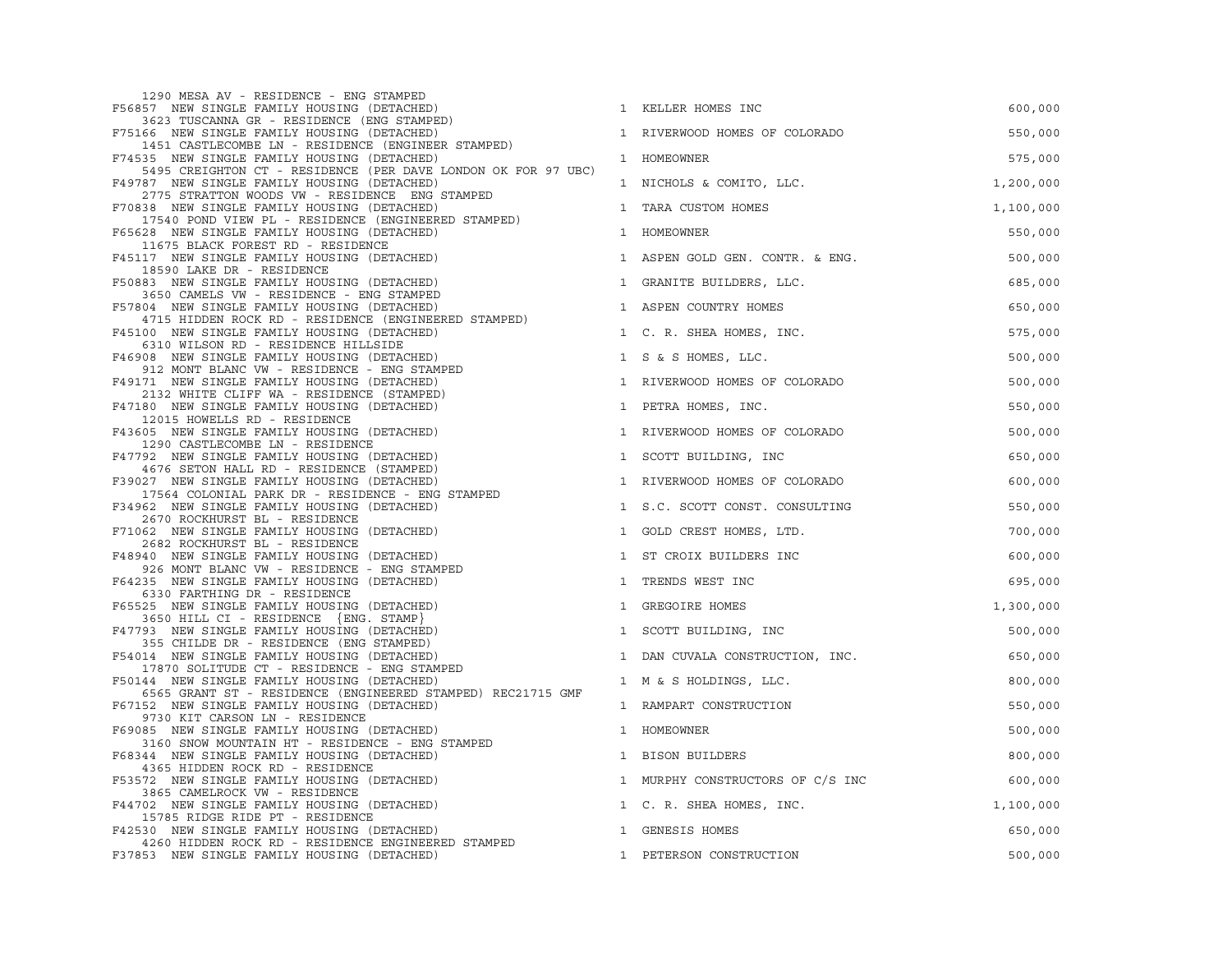| 18910 PAGENTRY PL - RESIDENCE                                                                              |                                   |           |
|------------------------------------------------------------------------------------------------------------|-----------------------------------|-----------|
| F51502 NEW SINGLE FAMILY HOUSING (DETACHED)                                                                | 1 INTEGRITY HOME BUILDERS, LLC.   | 600,000   |
| 5904 BUTTERMERE DR - RESIDENCE<br>F68384 NEW SINGLE FAMILY HOUSING (DETACHED)                              | 1 BRANAN CONSTRUCTION             | 950,000   |
| 5410 MARSHGLEN CT - RESIDENCE--<br>F37400 NEW SINGLE FAMILY HOUSING (DETACHED)                             | 1 S & S HOMES, LLC.               | 500,000   |
| 9843 PINEDALE DR - RESIDENCE - ENG STAMPED<br>F50412 NEW SINGLE FAMILY HOUSING (DETACHED)                  | 1 COPPER VALLEY BUILDERS, INC     | 900,000   |
| 9750 HIGHLAND GLEN PL - RESIDENCE<br>F76126 NEW SINGLE FAMILY HOUSING (DETACHED)                           | 1 TKO DESIGN & CONST, LTD LIAB CO | 510,000   |
| 737 BOWSTRING RD - RESIDENCE (ENGINEERED STAMPED (2003 IRC)<br>F34986 NEW SINGLE FAMILY HOUSING (DETACHED) | 1 PINECREST CONSTRUCTION CO       | 750,000   |
| 258 CRYSTAL PARK RD - RESIDENCE {ENG STAMP}<br>F74039 NEW SINGLE FAMILY HOUSING (DETACHED)                 | 1 HAMMER HOMES                    | 500,000   |
| 13830 HILDENSHIRE PL - RESIDENCE {ENG STAMP}<br>F66778 NEW SINGLE FAMILY HOUSING (DETACHED)                | 1 PATTERSON CUSTOM HOMES, INC.    | 525,000   |
| 1375 RANGELY DR - RESIDENCE<br>F44628 NEW SINGLE FAMILY HOUSING (DETACHED)                                 | 1 INTEGRITY HOME BUILDERS, LLC.   | 600,000   |
| 660 PAISLEY DR - RESIDENCE<br>F38814 NEW SINGLE FAMILY HOUSING (DETACHED)                                  | 1 KELLER HOMES INC                | 650,000   |
| 3735 PALAZZO GR - RESIDENCE<br>F52365 NEW SINGLE FAMILY HOUSING (DETACHED)                                 | 1 NICHOLS & COMITO, LLC.          | 850,000   |
| 1950 CANTWELL GR - RESIDENCE                                                                               |                                   |           |
| F37339 NEW SINGLE FAMILY HOUSING (DETACHED)<br>643 SILVER OAK GR - RESIDENCE                               | 1 ART C KLEIN CONSTRUCTION, INC.  | 900,000   |
| F38303 NEW SINGLE FAMILY HOUSING (DETACHED)<br>814 MONT BLANC VW - RESIDENCE - ENG STAMPED                 | 1 ST CROIX BUILDERS INC           | 500,000   |
| F69424 NEW SINGLE FAMILY HOUSING (DETACHED)<br>141 SPRING TIME CT - RESIDENCE ENGINEERED STAMPED           | 1 MAYNARD BUILDING COMPANY        | 575,000   |
| F38429 NEW SINGLE FAMILY HOUSING (DETACHED)<br>230 ELM CI - RESIDENCE (ENG STAMPED)                        | 1 PAGE CONSTRUCTION INC           | 550,000   |
| F38771 NEW SINGLE FAMILY HOUSING (DETACHED)<br>18966 PAGENTRY PL - RESIDENCE - ENG STAMPED                 | 1 GENESIS HOMES                   | 700,000   |
| F45128 NEW SINGLE FAMILY HOUSING (DETACHED)<br>9810 HIGHLAND GLEN PL - RESIDENCE                           | 1 INFINITY GENERAL CONTRACTORS    | 600,000   |
| F37856 NEW SINGLE FAMILY HOUSING (DETACHED)<br>9730 HIGHLAND GLEN PL - RESIDENCE {ENG STAMP}               | 1 S & S HOMES, LLC.               | 1,000,000 |
| F58540 NEW SINGLE FAMILY HOUSING (DETACHED)                                                                | 1 PALACE HOMES, INC.              | 600,000   |
| 1343 CASTLECOMBE LN - RESIDENCE (ENG STAMPED)<br>F57400 NEW SINGLE FAMILY HOUSING (DETACHED)               | 1 TRENDS WEST INC                 | 700,000   |
| 6060 BUTTERMERE DR - RESIDENCE - ENG STAMPED (HILL SIDE)<br>F73199 NEW SINGLE FAMILY HOUSING (DETACHED)    | 1 BISON BUILDERS                  | 519,000   |
| 16230 CALA ROJO DR - RESIDENCE<br>F43213 NEW SINGLE FAMILY HOUSING (DETACHED)                              | 1 CUCUZZA CONSTRUCTION, INC.      | 619,445   |
| 1308 CASTLECOMBE LN - RESIDENCE<br>F46806 NEW SINGLE FAMILY HOUSING (DETACHED)                             | 1 HOMEOWNER                       | 500,000   |
| 110 BROADMOOR HILLS DR - RESIDENCE<br>F36866 NEW SINGLE FAMILY HOUSING (DETACHED)                          | 1 INFINITY GENERAL CONTRACTORS    | 600,000   |
| 9850 HIGHLAND GLEN PL - RESIDENCE (STAMPED)<br>F59581 NEW SINGLE FAMILY HOUSING (DETACHED)                 | 1 HIGH COUNTRY INTL LTD           | 615,000   |
| 4712 OVERTURE CT - RESIDENCE (STAMPED) (HILLSIDE)<br>F55806 NEW SINGLE FAMILY HOUSING (DETACHED)           | 1 BARBARA MCGRATH CUST.HOME BLDR  | 535,000   |
| 8215 BAR X TE - RESIDENCE (ENG STAMPED)<br>F60089 NEW SINGLE FAMILY HOUSING (DETACHED)                     | 1 PHENIX HOME BUILDERS, INC.      | 550,000   |
| 16389 FOREST LIGHT DR - RESIDENCE (STAMPED)<br>F49279 NEW SINGLE FAMILY HOUSING (DETACHED)                 | 1 HIDDEN ROCK CUSTOM DES., INC    | 500,000   |
| 16062 TIMBER MEADOW DR - RESIDENCE<br>F47282 NEW SINGLE FAMILY HOUSING (DETACHED)                          | 1 RAMPART CONSTRUCTION            | 500,000   |
| 4662 MOUNTAIN DANCE DR - RESIDENCE<br>F72989 NEW SINGLE FAMILY HOUSING (DETACHED)                          | 1 BOGGAN CONSTRUCTION, INC.       | 580,000   |
| 718 LONG TIMBER LN - RESIDENCE (ENGINEER STAMPED)                                                          |                                   |           |
| F61524 NEW SINGLE FAMILY HOUSING (DETACHED)                                                                | 1 HOMEOWNER                       | 500,000   |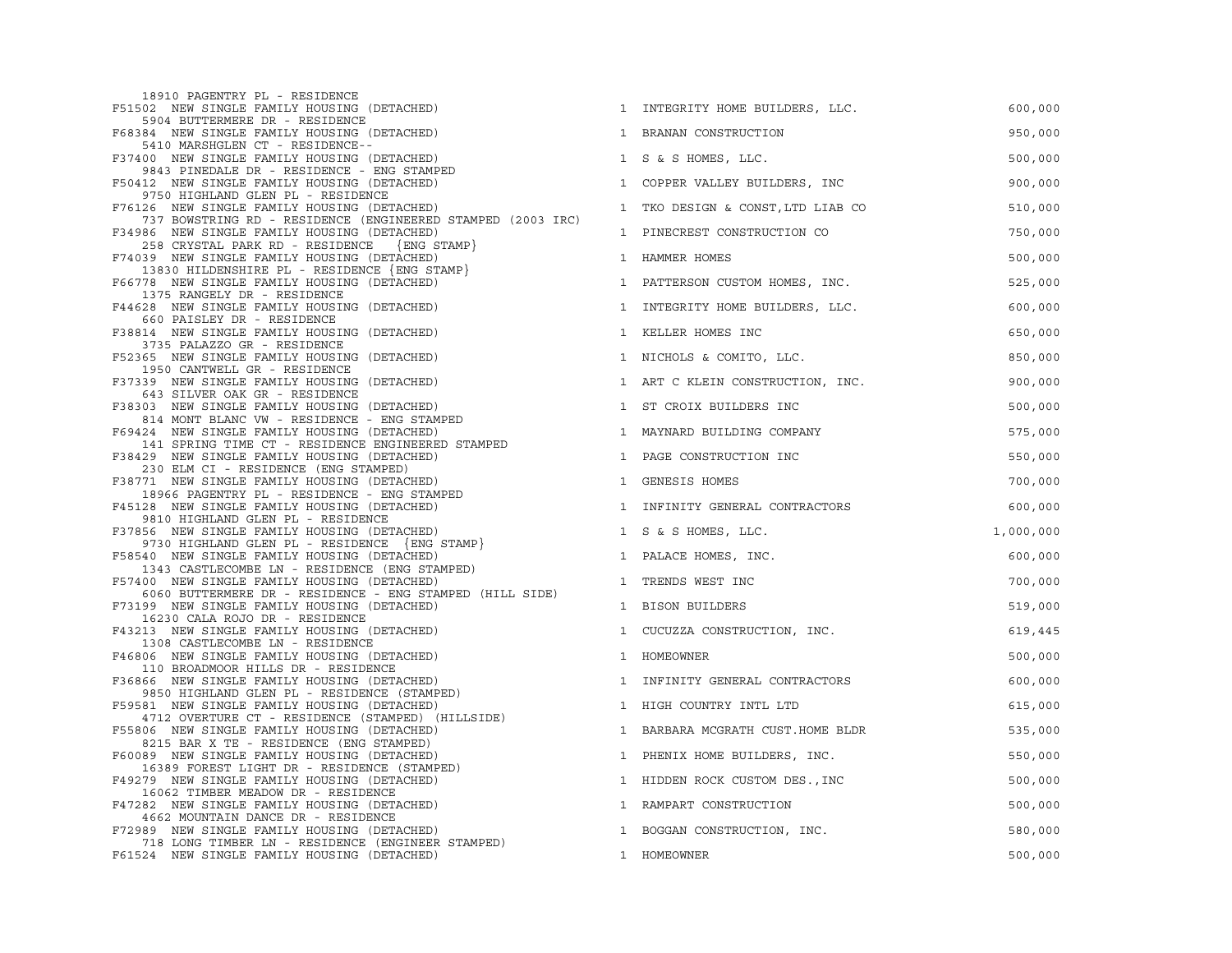| 48 PUMA PA - RESIDENCE                                                                                  |                                   |           |
|---------------------------------------------------------------------------------------------------------|-----------------------------------|-----------|
| F68039 NEW SINGLE FAMILY HOUSING (DETACHED)<br>6790 CONNAUGHT DR - RESIDENCE                            | 1 MELSSEN CONSTRUCTION            | 500,000   |
| F61820 NEW SINGLE FAMILY HOUSING (DETACHED)                                                             | 1 GOETZMANN CUSTOM HOMES INC      | 1,690,000 |
| 1250 DOLAN DR - RESIDENCE<br>F66369 NEW SINGLE FAMILY HOUSING (DETACHED)                                | 1 S & S HOMES, LLC.               | 500,000   |
| 4660 SAXTON HOLLOW RD - RESIDENCE<br>F47942 NEW SINGLE FAMILY HOUSING (DETACHED)                        | 1 GILTNER HOMES, INC.             | 650,000   |
| 5165 HIDDEN ROCK RD - RESIDENCE ENG STAMPED<br>F56587 NEW SINGLE FAMILY HOUSING (DETACHED)              | 1 GILTNER HOMES, INC.             | 650,000   |
| 4215 HIDDEN ROCK RD - RESIDENCE - ENG STAMPED<br>F65407 NEW SINGLE FAMILY HOUSING (DETACHED)            | 1 NICHOLS & COMITO, LLC.          | 1,200,000 |
| 3615 CAMEL GR - RESIDENCE ENG STAMPED<br>F61798 NEW SINGLE FAMILY HOUSING (DETACHED)                    | 1 ASPEN VALLEY CUSTOM HOMES, LLC  | 630,000   |
| 14925 CROOKED SPUR LN - RESIDENCE<br>F63904 NEW SINGLE FAMILY HOUSING (DETACHED)                        | 1 WALLACE CONSTRUCTION SERVICES   | 500,000   |
| 20270 LOCKRIDGE DR - RESIDENCE (NON-ENG STAMPED)<br>F40009 NEW SINGLE FAMILY HOUSING (DETACHED)         | 1 INTEGRITY HOME BUILDERS, LLC.   | 530,000   |
| 640 PAISLEY DR - RESIDENCE<br>F64237 NEW SINGLE FAMILY HOUSING (DETACHED)                               | 1 FALCON CREST HOMES, INC         | 600,000   |
| 13825 TEWKESBURY CT - RESIDENCE<br>F48489 NEW SINGLE FAMILY HOUSING (DETACHED)                          | 1 S.C. SCOTT CONST. CONSULTING    | 550,000   |
| 16212 TIMBER MEADOW DR - RESIDENCE - ENG STAMPED<br>F65409 NEW SINGLE FAMILY HOUSING (DETACHED)         | 1 OVERTON CONSTRUCTION COMPANY    | 600,000   |
| 7264 KILLEARN WA - RESIDENCE REVISED (UBC 97 )<br>F64053 NEW SINGLE FAMILY HOUSING (DETACHED)           | 1 HOMEOWNER                       | 500,000   |
| 15575 HENRY RIDE HT - RESIDENCE<br>F42475 NEW SINGLE FAMILY HOUSING (DETACHED)                          | 1 HOAG CONSTRUCTION COMPANY       | 650,000   |
| 19315 BARDSLEY PL - RESIDENCE - ENG STAMPED-FIRE REBUILD<br>F73636 NEW SINGLE FAMILY HOUSING (DETACHED) | 1 HOOD CUSTOM HOMES               | 700,000   |
| 2631 TRISTINS GR - RESIDENCE                                                                            |                                   |           |
| F66112 NEW SINGLE FAMILY HOUSING (DETACHED)<br>4422 MOUNTAIN DANCE DR - RESIDENCE                       | 1 COPPER MOUNTAIN CUSTOM HOMES    | 530,000   |
| F39993 NEW SINGLE FAMILY HOUSING (DETACHED)<br>825 CASPIAN CT - RESIDENCE - ENG STAMPED                 | 1 VISION DESIGNED HOMES           | 725,000   |
| F66372 NEW SINGLE FAMILY HOUSING (DETACHED)<br>9830 HIGHLAND GLEN PL - RESIDENCE                        | 1 S & S HOMES, LLC.               | 500,000   |
| F39965 NEW SINGLE FAMILY HOUSING (DETACHED)                                                             | 1 COPPER VALLEY BUILDERS, INC     | 795,000   |
| 9852 PINE SPRINGS WA - RESIDENCE<br>F66818 NEW SINGLE FAMILY HOUSING (DETACHED)                         | 1 GENESIS HOMES                   | 800,000   |
| 13965 STAFFSHIRE LN - RESIDENCE (STAMPED)<br>F37098 NEW SINGLE FAMILY HOUSING (DETACHED)                | 1 EDWARD ALAN HOMES, LLC          | 500,000   |
| 9865 EAGLET WA - RESIDENCE ENGINEERED STAMPED PLAN<br>F67630 NEW SINGLE FAMILY HOUSING (DETACHED)       | 1 PHENIX HOME BUILDERS, INC.      | 700,000   |
| 3701 MOUNTAIN DANCE DR - RESIDENCE ENG STAMPED<br>F73715 NEW SINGLE FAMILY HOUSING (DETACHED)           | 1 FISCHER DESIGNS, INC.           | 650,000   |
| 5798 WELLFLEET ST - RESIDENCE - ENG STAMPED<br>F68040 NEW SINGLE FAMILY HOUSING (DETACHED)              | 1 STAUFFER AND SONS CONSTRUCTION  | 600,000   |
| 6910 JUNIPER DR - RESIDENCE (STAMPED)<br>F42066 NEW SINGLE FAMILY HOUSING (DETACHED)                    | 1 WOOD WORKS UNLIMITED            | 580,000   |
| 4821 MOUNTAIN DANCE DR - RESIDENCE<br>F68499 NEW SINGLE FAMILY HOUSING (DETACHED)                       | 1 BARBARA MCGRATH CUST. HOME BLDR | 850,000   |
| 7930 TOLTEC LN - RESIDENCE<br>F70125 NEW SINGLE FAMILY HOUSING (DETACHED)                               | GENESIS HOMES<br>1                | 750,000   |
| 13580 LAURISTON PL - RESIDENCE                                                                          |                                   | 500,000   |
| F51216 NEW SINGLE FAMILY HOUSING (DETACHED)<br>19535 KERSHAW CT - RESIDENCE (STAMPED)                   | 1 RIVERWOOD HOMES OF COLORADO     |           |
| F54514 NEW SINGLE FAMILY HOUSING (DETACHED)<br>9872 PINE SPRINGS WA - RESIDENCE - ENG STAMPED           | 1 C. R. SHEA HOMES, INC.          | 1,100,000 |
| F69039 NEW SINGLE FAMILY HOUSING (DETACHED)                                                             | 1 MICHAEL H. DAVIS                | 600,000   |
| 17570 POND VIEW PL - RESIDENCE (ENG STAMPED)<br>F51010 NEW SINGLE FAMILY HOUSING (DETACHED)             | 1 PHENIX HOME BUILDERS, INC.      | 500,000   |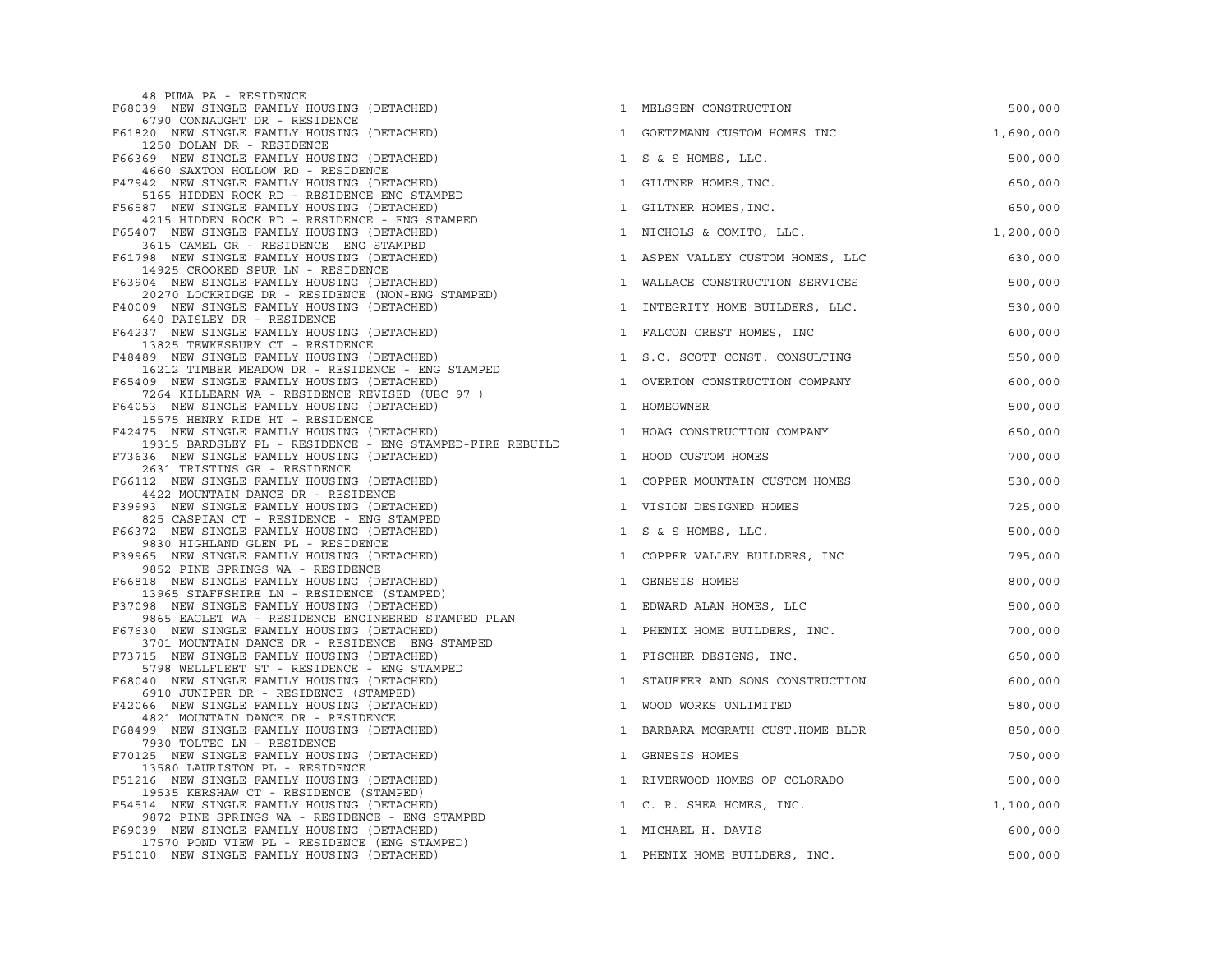| 17935 QUEENSMERE DR - RESIDENCE ENG STAMPED                                                                                      |              |                                      |           |
|----------------------------------------------------------------------------------------------------------------------------------|--------------|--------------------------------------|-----------|
| F54112 NEW SINGLE FAMILY HOUSING (DETACHED)                                                                                      |              | 1 J. D. MCGRATH CONSTRUCTION         | 967,000   |
| 5470 CREIGHTON CT - RESIDENCE ENG STAMPED<br>F57042 NEW SINGLE FAMILY HOUSING (DETACHED)                                         |              | 1 VANTAGE HOMES CORPORATION          | 540,000   |
| 9943 PINEDALE DR - RESIDENCE ENG STAMPED<br>F61682 NEW SINGLE FAMILY HOUSING (DETACHED)                                          |              | 1 WOW! HOMES, LLC.                   | 900,000   |
| 3540 HILL CI - RESIDENCE ENG STAMPED<br>F52351 NEW SINGLE FAMILY HOUSING (DETACHED)                                              |              | 1 HOMEOWNER                          | 800,000   |
| 6506 FARTHING DR - RESIDENCE (HILLSIDE)<br>F38151 NEW SINGLE FAMILY HOUSING (DETACHED)                                           | $\mathbf{1}$ | TUSCANY BUILDERS                     | 520,000   |
| 19124 BASKERVILLE WA - RESIDENCE - ENG STAMPED<br>F71061 NEW SINGLE FAMILY HOUSING (DETACHED)                                    |              | 1 MELSSEN CONSTRUCTION               | 600,000   |
| 6305 CONNAUGHT DR - RESIDENCE (ENGINEER STAMPED)<br>F42541 NEW SINGLE FAMILY HOUSING (DETACHED)                                  | $\mathbf{1}$ | GENESIS HOMES                        | 595,000   |
| 20170 TWISTED PINE DR - RESIDENCE - ENG STAMPED<br>F39611 NEW SINGLE FAMILY HOUSING (DETACHED)                                   | $\mathbf{1}$ | COPPER VALLEY BUILDERS, INC          | 626,000   |
| 9790 HIGHLAND GLEN PL - RESIDENCE (STAMPED)<br>F39530 NEW SINGLE FAMILY HOUSING (DETACHED)                                       |              | 1,500,000<br>1 RON HEINE HOMES, LLC. |           |
| 3185 PEGASUS DR - RESIDENCE<br>F37892 NEW SINGLE FAMILY HOUSING (DETACHED)                                                       |              | 1 HOMEOWNER                          | 560,000   |
| 4865 HIDDEN ROCK RD - RESIDENCE - ENG STAMPED                                                                                    |              |                                      |           |
| F60422 NEW SINGLE FAMILY HOUSING (DETACHED)<br>19614 GUILDFORD CT - RESIDENCE ENG STAMPED                                        |              | 1 ASPEN VALLEY CUSTOM HOMES, LLC     | 512,000   |
| F52981 NEW SINGLE FAMILY HOUSING (DETACHED)<br>3740 CAMELROCK VW - RESIDENCE - ENG STAMPED                                       |              | 1 HOMEOWNER                          | 1,600,000 |
| F72199 NEW SINGLE FAMILY HOUSING (DETACHED)<br>6498 FARTHING DR - RESIDENCE                                                      | $\mathbf{1}$ | TRENDS WEST INC                      | 650,000   |
| F75662 NEW SINGLE FAMILY HOUSING (DETACHED)<br>2805 STRATTON FOREST HT - RESIDENCE (STAMPED) - PLANS CONVERTED TO 2005 (12-15-05 |              | 1 CHEYENNE MOUNTAIN BLDRS., INC.     | 900,000   |
| F36442 NEW SINGLE FAMILY HOUSING (DETACHED)                                                                                      |              | 1 HOMEOWNER                          | 637,000   |
| 2568 FOREST OAKS PT - RESIDENCE - ENG STAMPED<br>F47141 NEW SINGLE FAMILY HOUSING (DETACHED)                                     |              | 1 DREAM BLDRS. & ARCHITECT. DES.     | 864,000   |
| 593 VISTA GRANDE DR - RESIDENCE ENG STAMPED 97 UBC<br>F68563 NEW SINGLE FAMILY HOUSING (DETACHED)                                |              | 1 MAHATHEY HOMES                     | 700,000   |
| 1853 PENNYROYAL CT - RESIDENCE ENG STAMPED<br>F75420 NEW SINGLE FAMILY HOUSING (DETACHED)                                        |              | 1 BROOKEWOOD DEVELOPMENT CORP        | 850,000   |
| 19564 ST GILES CT - RESIDENCE (STAMPED)<br>F34787 NEW TOWN HOUSES (ATTACHED)                                                     |              | 1 HIGH POINT CUSTOM HOMES            | 500,000   |
| 4250 RESERVE PT - SINGLE FAMILY RES- MODEL 2                                                                                     |              |                                      |           |
| F52841 NEW TOWN HOUSES (ATTACHED)<br>5517 CROSS CREEK DR - TOWN HOME MODEL A (OK TO INSPECT TO 2003 PER SEAN)                    |              | 1 TOUSA HOMES, INC / ENGLE HOMES     | 900,000   |
| F44682 NEW TOWN HOUSES (ATTACHED)<br>3756 HILL CI - SINGLE FAMILY RES - MODEL A2                                                 |              | 1 HIGH POINT CUSTOM HOMES            | 500,000   |
| F34788 NEW TOWN HOUSES (ATTACHED)<br>4240 RESERVE PT - TOWNHOME MODEL 2                                                          |              | 1 HIGH POINT CUSTOM HOMES            | 500,000   |
| F75402 NEW CONDOMINIUMS                                                                                                          | 8            | DEREK L. BROWN & ASSOCIATES          | 742,919   |
| 4345 GOLDEN GLOW VW - 8 UNIT CONDO (TYPE II)<br>F68995 NEW CONDOMINIUMS                                                          |              | 4 UNIVERSAL DEVELOPMENT, INC.        | 538,791   |
| 1577 MONTEREY RD - NEW CONDOMINIUM 4 UNITS<br>F68988 NEW CONDOMINIUMS                                                            | 8            | GORDON CONSTRUCTION CO., INC.        | 891,376   |
| 3795 PRESIDIO PT101-204 - NEW CONDO - 8 UNIT<br>F36104 NEW CONDOMINIUMS                                                          |              | 5 JACK BEEDLE CONTRACTING            | 977,400   |
| 824 CIMA VISTA PT - NEW CONDO'S 5 UNITS (3 A'S & 2 D'S )<br>F66175 NEW CONDOMINIUMS                                              | 8            | GORDON CONSTRUCTION CO., INC.        | 891,376   |
| 1845 MONTURA VW - NEW CONDOMINUM MODEL 8 UNIT<br>F37924 NEW CONDOMINIUMS                                                         |              | 24 C D DEVELOPMENT                   | 3,960,703 |
| 3755 HARTSOCK LN - NEW CONDOMINUMS - 24 UNITS                                                                                    |              |                                      |           |
| F63725 NEW CONDOMINIUMS<br>1591 MONTEREY RD - NEW CONDOMINIUM (4 UNIT)                                                           |              | 4 UNIVERSAL DEVELOPMENT, INC.        | 512,539   |
| F62972 NEW CONDOMINIUMS<br>4838 RUSTY NAIL PT - NEW 4 UNIT CONDOMINIUM                                                           |              | 4 HARMONY HOMES, INC                 | 652,989   |
| F39839 NEW CONDOMINIUMS                                                                                                          | 8            | GORDON CONSTRUCTION CO., INC.        | 891,376   |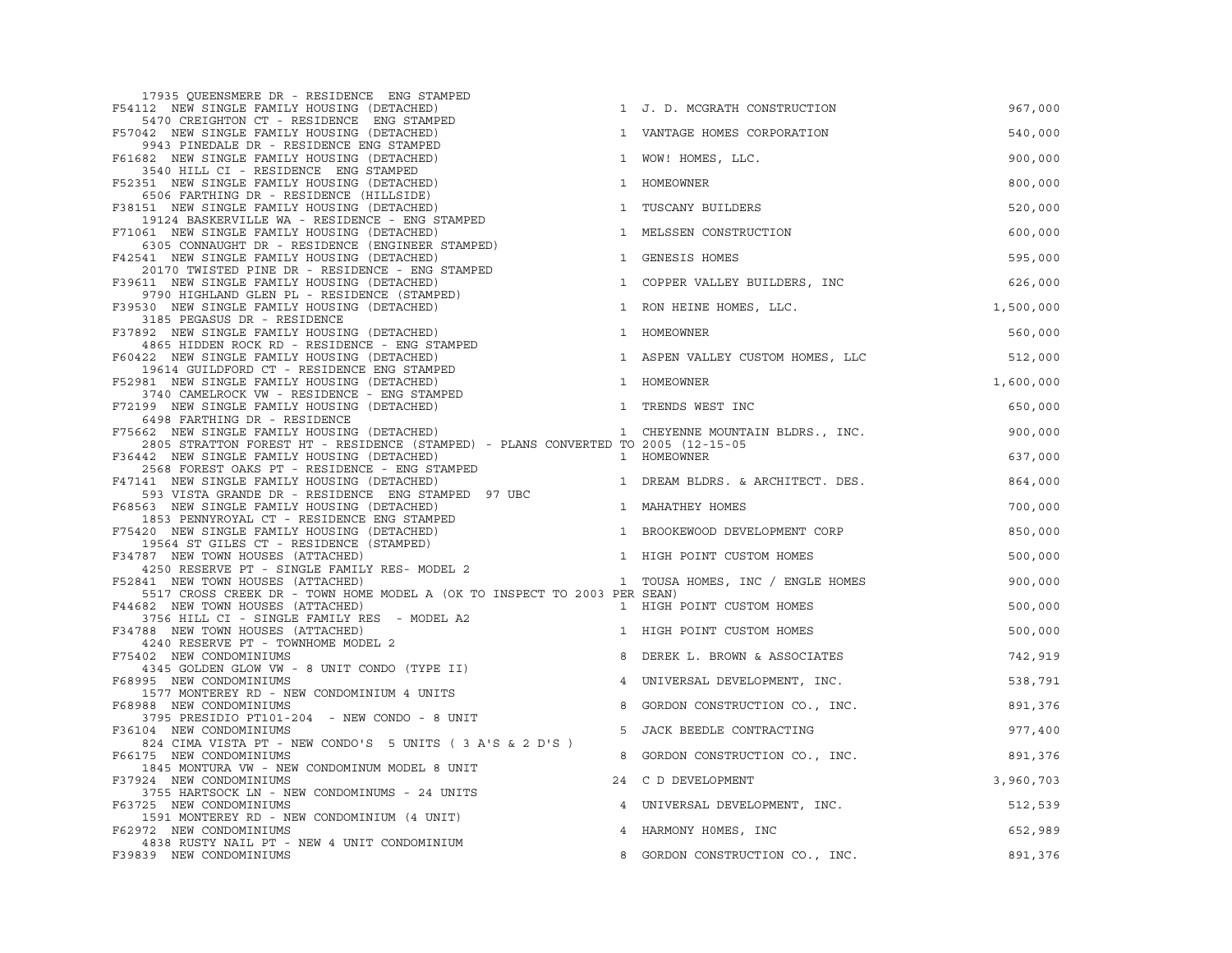| 1876 MONTURA VW - NEW CONDO BUILDING 8 UNITS                                                   |    |                                 |           |
|------------------------------------------------------------------------------------------------|----|---------------------------------|-----------|
| F75405 NEW CONDOMINIUMS                                                                        |    | 8 DEREK L. BROWN & ASSOCIATES   | 811,438   |
| 7005 PRAIRIE FINCH HT - 8 UNIT CONDO (TYPE III)<br>F61065 NEW CONDOMINIUMS                     |    | 5 JACK BEEDLE CONTRACTING       | 977,400   |
| 848 CIMA VISTA PT - NEW CONDOS 5 UNITS ( 3 A'S & 2 D'S )<br>F59707 NEW CONDOMINIUMS            |    | 12 AVALON BUILDING CORPORATION  | 1,102,325 |
| 2730 BENTLEY PT - NEW CONDO BUILDING 12 UNIT                                                   |    |                                 |           |
| F46945 NEW CONDOMINIUMS<br>812 CIMA VISTA PT - NEW CONDO (3 UNIT)                              |    | 3 JACK BEEDLE CONTRACTING       | 619,681   |
| F59706 NEW CONDOMINIUMS<br>2710 BENTLEY PT - NEW 12 UNIT CONDOS                                |    | 12 AVALON BUILDING CORPORATION  | 1,102,325 |
| F45986 NEW CONDOMINIUMS                                                                        | 10 | INFINITY GENERAL CONTRACTORS    | 1,042,292 |
| 1570 LITTLE BEAR CREEK PT - NEW CONDO BUILDING 10 UNITS BLDG 8<br>F55492 NEW CONDOMINIUMS      |    | 9 COSTA COMMUNITIES, INC.       | 964,802   |
| 4880 KERRY LYNN VW - CONDO 9 UNITS<br>F45985 NEW CONDOMINIUMS                                  |    | 10 INFINITY GENERAL CONTRACTORS | 1,042,292 |
| 1635 LITTLE BEAR CREEK PT - NEW CONDO BUILDING 10 UNITS BLG 10<br>F45788 NEW CONDOMINIUMS      |    | 4 HARMONY HOMES, INC            | 652,989   |
| 4854 RUSTY NAIL PT - NEW 4 UNIT CONDOMINIUM<br>F75399 NEW CONDOMINIUMS                         | 8  | DEREK L. BROWN & ASSOCIATES     | 676,304   |
| 7144 ASH CREEK HT - 8 UNIT CONDO (TYPE I)                                                      |    |                                 |           |
| F45101 NEW CONDOMINIUMS<br>1431 MADISON RIDGE HTA -D - NEW CONDO BUILDING 4 UNITS              |    | 4 HARMONY HOMES, INC            | 531,019   |
| F75403 NEW CONDOMINIUMS<br>4315 GOLDEN GLOW VW - 8 UNIT CONDO (TYPE 1)                         |    | 8 DEREK L. BROWN & ASSOCIATES   | 676,304   |
| F75400 NEW CONDOMINIUMS<br>4375 GOLDEN GLOW VW - 8 UNIT CONDO (TYPE III)                       | 8  | DEREK L. BROWN & ASSOCIATES     | 811,438   |
| F75398 NEW CONDOMINIUMS<br>7124 ASH CREEK HT - CONDO 8 UNIT (TYPE I)                           | 8  | DEREK L. BROWN & ASSOCIATES     | 676,304   |
| F75396 NEW CONDOMINIUMS                                                                        | 8  | DEREK L. BROWN & ASSOCIATES     | 742,919   |
| 7104 ASH CREEK HT - CONDO 8 UNIT (TYPE II)<br>F43784 NEW CONDOMINIUMS                          | 8  | GORDON CONSTRUCTION CO., INC.   | 891,376   |
| 1905 MONTURA VW - NEW CONDO (8 UNIT)<br>F44792 NEW CONDOMINIUMS                                | 8  | EAGLE VIEW HOMES                | 812,072   |
| 2310 E LA SALLE ST101-108 - NEW CONDOMINIMUMS - 8 UNITS<br>F37925 NEW CONDOMINIUMS             |    | 24 C D DEVELOPMENT              | 3,960,703 |
| 3765 HARTSOCK LN - NEW CONDOMINUMS - 24 UNITS<br>F74286 NEW CONDOMINIUMS                       |    | 4 HARMONY HOMES, INC            | 652,989   |
| 4822 RUSTY NAIL PT - NEW CONDO - 4 UNIT                                                        |    |                                 |           |
| F43943 NEW CONDOMINIUMS<br>4888 KERRY LYNN VW - NEW CONDOMINIUMS 9 UNITS                       | 9  | COSTA COMMUNITIES, INC.         | 627,967   |
| F53276 NEW CONDOMINIUMS                                                                        |    | 4 HARMONY HOMES, INC            | 652,989   |
| 4855 RUSTY NAIL PT - NEW CONDO 4 UNIT BLD<br>F73400 NEW CONDOMINIUMS                           |    | 5 JACK BEEDLE CONTRACTING       | 926,820   |
| 755 CIMA VISTA PT - NEW CONDOS 5 UNITS (3 B'S & 2 D'S)<br>F72402 NEW CONDOMINIUMS              |    | 4 JACK BEEDLE CONTRACTING       | 591,290   |
| 701 CIMA VISTA PT - NEW CONDOMINIUM 4 PLEX SEE NOTES IN INSPEC. HISTORY                        |    |                                 |           |
| F52645 NEW CONDOMINIUMS<br>1875 MONTURA VW - NEW CONDOMINIUM - 8 UNIT                          |    | 8 GORDON CONSTRUCTION CO., INC. | 891,376   |
| F70770 NEW CONDOMINIUMS<br>3765 PRESIDIO PT101-204 - NEW CONDOMINIUM 8 UNITS                   |    | 8 GORDON CONSTRUCTION CO., INC. | 891,376   |
| F36109 NEW CONDOMINIUMS                                                                        |    | 4 JACK BEEDLE CONTRACTING       | 872,539   |
| 639 BOSQUE VISTA PT - NEW CONDO 4 UNITS ( 2 C'S & 2 D'S)<br>F69649 NEW CONDOMINIUMS            |    | 4 HARMONY HOMES, INC            | 652,989   |
| 4839 RUSTY NAIL PT101-202 - NEW CONDOMINIUM 4 UNIT<br>F35981 NEW FIVE OR MORE FAMILY BUILDINGS | 15 | DOWS INVESTMENT CORP            | 1,335,479 |
| 320 N LIMIT ST - 15 UNIT APT BLD<br>F59268 NEW FIVE OR MORE FAMILY BUILDINGS                   |    | 24 SHAW CONSTRUCTION, LLC.      | 1,150,000 |
| 950 HOMEWOOD PT - NEW APARTMENT 24 UNITS<br>F59267 NEW FIVE OR MORE FAMILY BUILDINGS           |    | 24 SHAW CONSTRUCTION, LLC.      | 1,150,000 |
| 930 HOMEWOOD PT - NEW APARTMENT 24 UNITS<br>F59264 NEW FIVE OR MORE FAMILY BUILDINGS           |    | 24 SHAW CONSTRUCTION, LLC.      | 950,000   |
|                                                                                                |    |                                 |           |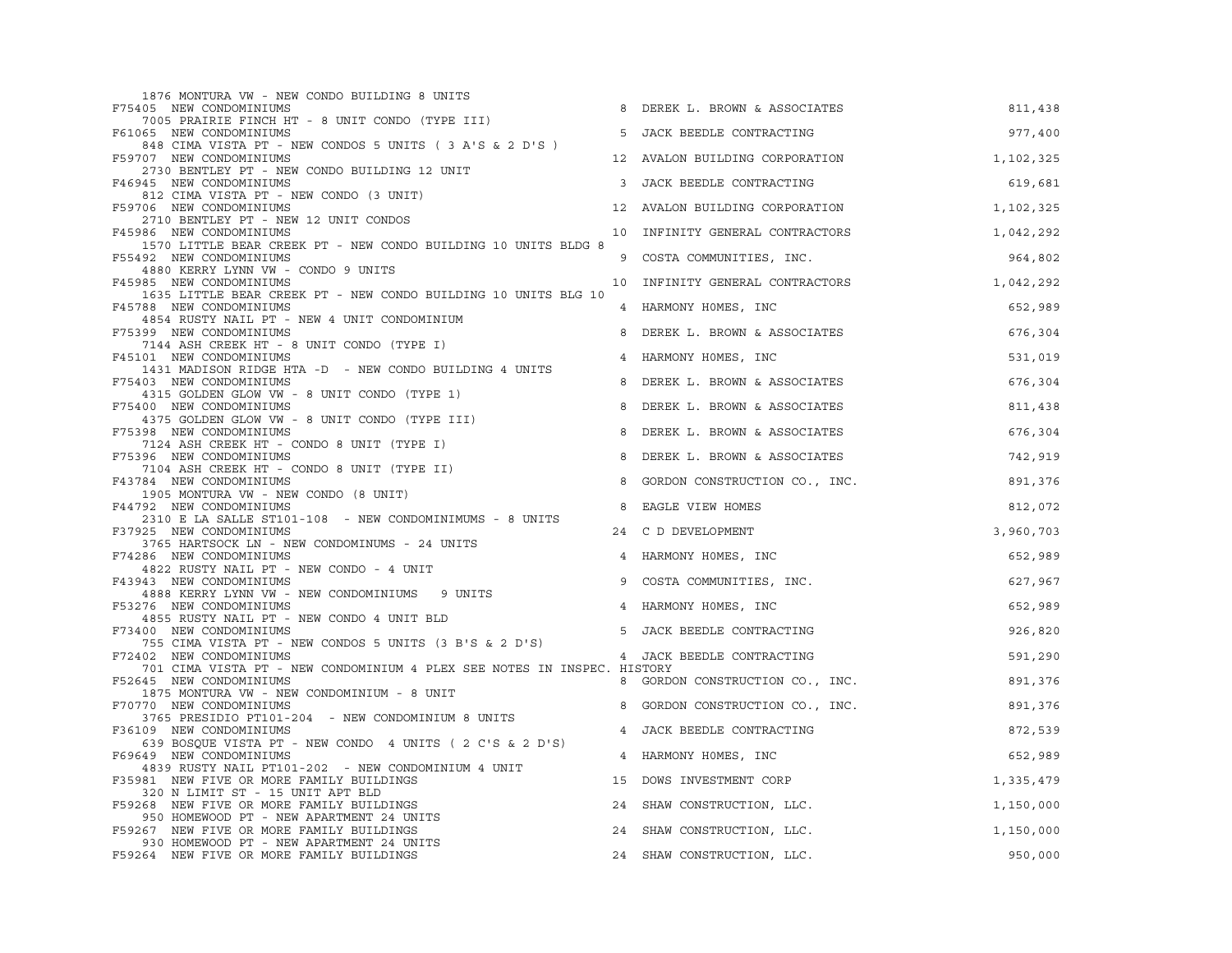| 910 HOMEWOOD PT - NEW APARTMENT 24 UNITS                                                                                       |             |                                  |            |
|--------------------------------------------------------------------------------------------------------------------------------|-------------|----------------------------------|------------|
| F59261 NEW FIVE OR MORE FAMILY BUILDINGS                                                                                       |             | 24 SHAW CONSTRUCTION, LLC.       | 1,150,000  |
| 905 HOMEWOOD PT - NEW APARTMENT 24 UNITS<br>F47813 NEW HOTELS, MOTELS                                                          | $\Omega$    | JANSEN DEVELOPMENT CORP.         | 3,190,848  |
| 1307 REPUBLIC DR - NEW HOTEL<br>F47161 NEW AMUSEMENT AND RECREATION BUILDINGS                                                  | $\circ$     | G E JOHNSON CONSTR CO, INC       | 530,000    |
| 11 LAKE CI - INTERIOR FINISH-MUSEUM                                                                                            |             |                                  |            |
| F59386 NEW AMUSEMENT AND RECREATION BUILDINGS<br>13385 ABERT WA - POOL HOUSE (NOT POOLS)                                       | $\circ$     | BRYAN CONSTRUCTION, INC.         | 800,000    |
| F59382 NEW AMUSEMENT AND RECREATION BUILDINGS<br>13375 ABERT WA - NEW ATHLETIC CLUB AND SPA HOUSE                              | $\mathbf 0$ | BRYAN CONSTRUCTION, INC.         | 8,000,000  |
| F59266 NEW AMUSEMENT AND RECREATION BUILDINGS                                                                                  | $\circ$     | SHAW CONSTRUCTION, LLC.          | 1,150,000  |
| 925 HOMEWOOD PT - APT. CLUB HOUSE<br>F65896 NEW CHURCHES AND OTHER RELIGIOUS BUILDINGS                                         | $\circ$     | ED GREEN & SON CONSTRUCTION      | 1,163,689  |
| 5070 EDISON AV - NEW CHURCH<br>F63522 NEW CHURCHES AND OTHER RELIGIOUS BUILDINGS                                               | $\circ$     | FRED FLETEMEYER CO GEN CNTR IN   | 1,755,249  |
| 20256 HUNTING DOWNS WA - NEW CHURCH                                                                                            |             |                                  |            |
| F51787 NEW CHURCHES AND OTHER RELIGIOUS BUILDINGS<br>4625 GARDEN RANCH DR - NEW CHURCH                                         | $\mathbf 0$ | GILLIS HOMES, INC.               | 1,445,136  |
| F67835 NEW INDUSTRIAL BUILDINGS (MANUFACTURING ETC)                                                                            |             | 0 COLORADO STRUCTURES INC        | 5,000,000  |
| 890 N NEWPORT RD - F-2/S-2 OCCUPANCY (PRODUCE PROCESING FAC)<br>F60272 NEW INDUSTRIAL BUILDINGS (MANUFACTURING ETC)            |             | 0 HOLDER CONSTRUCTION GROUP, LLC | 544,174    |
| 660 SYBILLA LN - NEW INDUSTRIAL SS/FINISH UPGD {GENERATOR BLDG}10/24                                                           |             |                                  |            |
| F63545 NEW PARKING GARAGES<br>737 PATRIOT PARK VW - NEW PARKING GARAGE                                                         |             | 0 BRYAN CONSTRUCTION, INC.       | 1,922,726  |
| F55878 NEW PARKING GARAGES                                                                                                     | $\circ$     | PCL CONSTRUCTION SERVICES, INC   | 1,059,000  |
| 1400 E BOULDER ST - ELEVATED DRIVE RAMP/PARKING GARAGE<br>F52450 NEW PARKING GARAGES                                           |             | 0 G E JOHNSON CONSTR CO, INC     | 3,900,000  |
| 50 E COSTILLA ST - PARKING GARAGE<br>F60477 NEW SERVICE STATIONS AND REPAIR GARAGES                                            |             | 0 G E JOHNSON CONSTR CO, INC     | 665,000    |
| 5838 TUTT BL - NEW AUTO LUBE STATION                                                                                           |             |                                  |            |
| F72711 NEW SERVICE STATIONS AND REPAIR GARAGES<br>5916 STETSON HILLS BL - AUTOMOTIVE SERVICE CENTER                            |             | 0 WESTPORT GROUP, INC.           | 600,407    |
| F34549 NEW HOSPITALS AND OTHER INSTITUTIONS                                                                                    | $\circ$     | J. E. DUNN CONSTRUCTION CO.      | 39,531,203 |
| 4050 BRIARGATE PY - NEW HOSPITAL - UPGRADE TO SS/FIN 9/14/05<br>F55875 NEW HOSPITALS AND OTHER INSTITUTIONS                    | $\circ$     | PCL CONSTRUCTION SERVICES, INC   | 51,000,000 |
| 1400 E BOULDER ST - HOSPITAL-FDN ONLY & SS & FINISH 11/16/05<br>F50600 NEW OFFICES, BANKS, AND PROFESSIONAL BLDGS/INT FINISHES |             | 0 HAMMERS CONSTRUCTION, INC      | 754,500    |
| 640 SOUTHPOINTE CT - NEW OFFICE BUILDING - SHELL ONLY                                                                          |             |                                  |            |
| F40876 NEW OFFICES, BANKS, AND PROFESSIONAL BLDGS/INT FINISHES<br>1635 TUSKEGEE PL - NEW OFFICE/WAREHOUSE                      |             | 0 HAMMERS CONSTRUCTION, INC      | 661,636    |
| F49444 NEW OFFICES, BANKS, AND PROFESSIONAL BLDGS/INT FINISHES<br>13710 STRUTHERS RD - NEW OFFICE (SHELL ONLY)                 |             | 0 EXECUTIVE CUSTOM CONSTRUCTION  | 1,438,439  |
| F40544 NEW OFFICES, BANKS, AND PROFESSIONAL BLDGS/INT FINISHES<br>1730 CHAPEL HILLS DR10,100,110 - OFFICES (STAMPED)           | $\circ$     | DOWS INVESTMENT CORP             | 854,829    |
| F49346 NEW OFFICES, BANKS, AND PROFESSIONAL BLDGS/INT FINISHES                                                                 | $\circ$     | COLORADO COMMERCIAL BLDRS.       | 1,455,000  |
| 6160 TUTT BL - NEW OFFICE BUILDING - CORE AND SHELL ONLY<br>F65625 NEW OFFICES, BANKS, AND PROFESSIONAL BLDGS/INT FINISHES     |             | 0 D.E. HARVEY BUILDERS           | 6,033,446  |
| 6915 SPACE VILLAGE AV - NEW OFFICE BUILDING<br>F40031 NEW OFFICES, BANKS, AND PROFESSIONAL BLDGS/INT FINISHES                  |             | 0 J. E. DUNN CONSTRUCTION CO.    | 1,836,402  |
| 2050 CYGNET HT - FTN ONLY UPGRADE TO SS AND FINISH                                                                             |             |                                  |            |
| F48991 NEW OFFICES, BANKS, AND PROFESSIONAL BLDGS/INT FINISHES<br>1090 N NEWPORT RD - NEW OFFICE BUILDING B (SHELL ONLY)       |             | 0 LAUTH CONSTRUCTION, LLC.       | 2,151,500  |
| F48987 NEW OFFICES, BANKS, AND PROFESSIONAL BLDGS/INT FINISHES                                                                 | $\circ$     | LAUTH CONSTRUCTION, LLC.         | 6,781,546  |
| 1050 N NEWPORT RD - CORE & SHELL TO OFFICE BUILDING "A"<br>F63663 NEW OFFICES, BANKS, AND PROFESSIONAL BLDGS/INT FINISHES      | $\circ$     | ED GREEN & SON CONSTRUCTION      | 553,262    |
| 4949 GEIGER BL - NEW OFFICE/ WAREHOUSE                                                                                         |             | 0 EXECUTIVE CUSTOM CONSTRUCTION  |            |
| F74990 NEW OFFICES, BANKS, AND PROFESSIONAL BLDGS/INT FINISHES<br>1720 JET STREAM DR100-215 - NEW OFFICE BUILDING - SHELL ONLY |             |                                  | 1,064,256  |
| F63539 NEW OFFICES, BANKS, AND PROFESSIONAL BLDGS/INT FINISHES<br>745 PATRIOT PARK VW - NEW OFFICE BLDG                        |             | 0 BRYAN CONSTRUCTION, INC.       | 3,400,000  |
| F73046 NEW OFFICES, BANKS, AND PROFESSIONAL BLDGS/INT FINISHES                                                                 |             | 0 LAUTH CONSTRUCTION, LLC.       | 1,644,000  |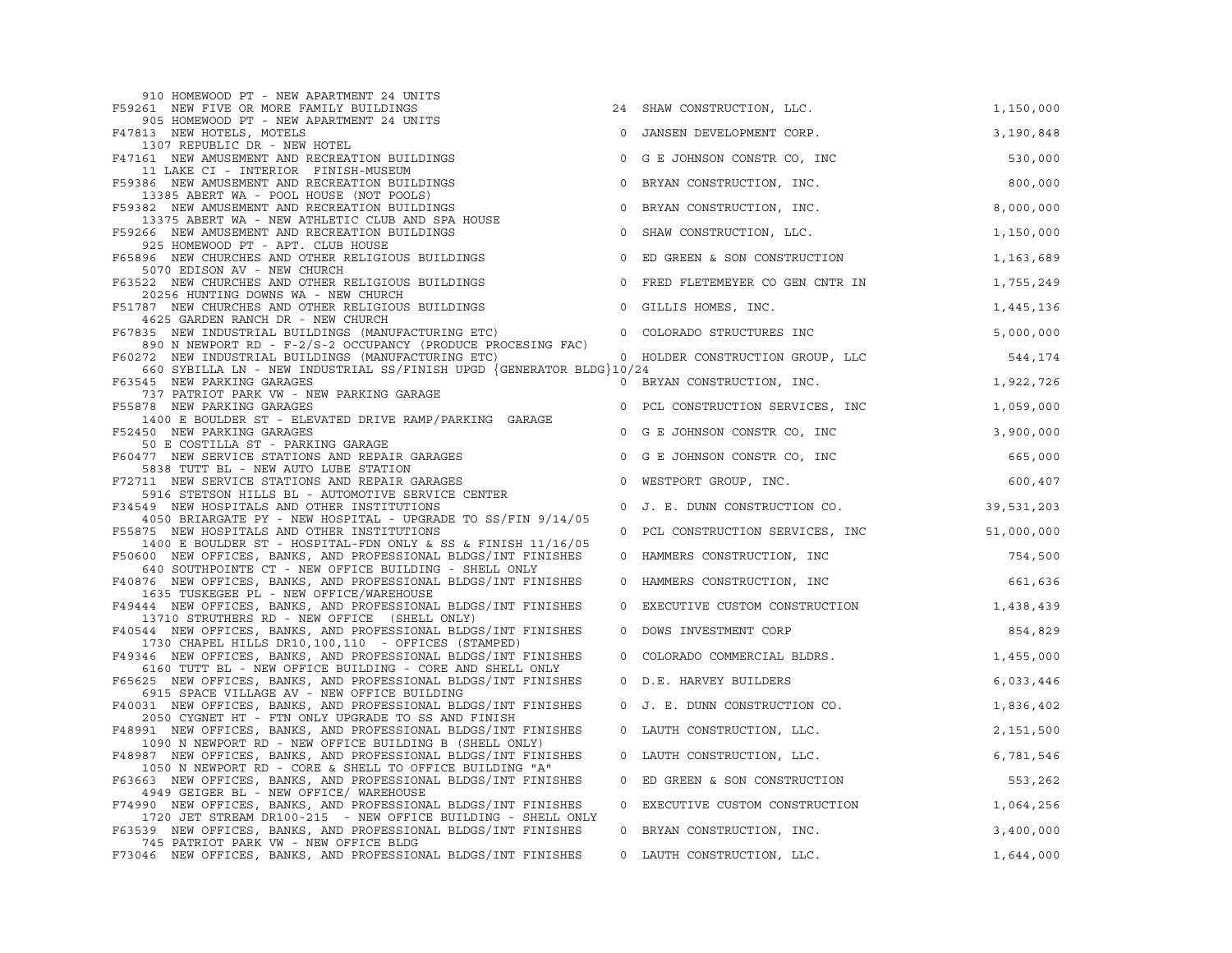| 1050 N NEWPORT RD - INTERIOR FINISH / OFFICES {MIXED OCCUP}<br>F63422 NEW OFFICES, BANKS, AND PROFESSIONAL BLDGS/INT FINISHES                                                         |             | 0 THOMAS GEN. CONTRACTORS, INC.           | 601,459   |
|---------------------------------------------------------------------------------------------------------------------------------------------------------------------------------------|-------------|-------------------------------------------|-----------|
| 3230 E WOODMEN RDBLDG 3 - OFFICE BUILDING - SHELL ONLY<br>F63039 NEW OFFICES, BANKS, AND PROFESSIONAL BLDGS/INT FINISHES                                                              | $\circ$     | HAMMERS CONSTRUCTION, INC                 | 529,201   |
| 1944 AEROTECH DR - NEW OFFICE/WAREHOUSE<br>F39668 NEW OFFICES, BANKS, AND PROFESSIONAL BLDGS/INT FINISHES                                                                             | $\mathbf 0$ | GOEBEL CONSTRUCTION, INC                  | 1,125,700 |
| 902 S WEBER ST - MIXED USE OFFICE & RESIDENTIAL<br>F47760 NEW OFFICES, BANKS, AND PROFESSIONAL BLDGS/INT FINISHES                                                                     | $\circ$     | BRYAN CONSTRUCTION, INC.                  | 1,458,000 |
| 1625 PAONIA ST - NEW OFFICE/WAREHOUSE/MANUFACTURING BUILDING<br>F60268 NEW OFFICES, BANKS, AND PROFESSIONAL BLDGS/INT FINISHES                                                        | $\circ$     | HOLDER CONSTRUCTION GROUP, LLC            | 9,610,243 |
| 650 SYBILLA LN - NEW OFFICE BUILDING - SS/FINISH UPGRD 10/24                                                                                                                          |             |                                           |           |
| F46113 NEW OFFICES, BANKS, AND PROFESSIONAL BLDGS/INT FINISHES<br>6735 KUMAR HT - NEW OFC BLDG; ADD CHG FR EARL RIDGE HT3/3/05                                                        |             | 0 DSP BUILDERS INC                        | 644,840   |
| F58530 NEW OFFICES, BANKS, AND PROFESSIONAL BLDGS/INT FINISHES<br>6060 CHAMPIONSHIP VW - CREDIT UNION (PROJECT MANUAL SPECS IN PLAN CHECK)                                            |             | 0 THE COPESTONE CO                        | 615,270   |
| F45526 NEW OFFICES, BANKS, AND PROFESSIONAL BLDGS/INT FINISHES<br>2940 N CIRCLE DR - MEDICAL OFFICE AND OUT PATIENT SURGERY (2003 IBC)                                                |             | 0 G E JOHNSON CONSTR CO, INC              | 1,507,040 |
| F36187 NEW OFFICES, BANKS, AND PROFESSIONAL BLDGS/INT FINISHES                                                                                                                        |             | 0 HAMMERS CONSTRUCTION, INC               | 642,239   |
| 1902 AEROTECH DR - NEW OFFICE/WAREHOUSE - SHELL ONLY<br>F36193 NEW OFFICES, BANKS, AND PROFESSIONAL BLDGS/INT FINISHES                                                                |             | 0 HAMMERS CONSTRUCTION, INC               | 866,072   |
| 1908 AEROTECH DR - NEW OFFICE WAREHOUSE SHELL ONLY<br>F58083 NEW OFFICES, BANKS, AND PROFESSIONAL BLDGS/INT FINISHES                                                                  |             | 0 MILESTONE CM, INC.                      | 658,531   |
| 7990 N ACADEMY BL - NEW RESTAURANT                                                                                                                                                    |             |                                           |           |
| F57240 NEW OFFICES, BANKS, AND PROFESSIONAL BLDGS/INT FINISHES<br>5520 N NEVADA AV - NEW VETERINARY CLINIC                                                                            | $\circ$     | COLARELLI CONSTRUCTION, INC.              | 2,047,644 |
| F75005 NEW OFFICES, BANKS, AND PROFESSIONAL BLDGS/INT FINISHES<br>8540 SCARBOROUGH DR - SHELL BUILDING/MEDICAL OFFICE                                                                 | $\circ$     | THOMAS GEN. CONTRACTORS, INC.             | 797,904   |
| F54715 NEW OFFICES, BANKS, AND PROFESSIONAL BLDGS/INT FINISHES                                                                                                                        | $\circ$     | SCHAUER CONSTRUCTION CO INC               | 1,667,000 |
| 7495 MCLAUGHLIN RD - NEW BANK<br>F74914 NEW OFFICES, BANKS, AND PROFESSIONAL BLDGS/INT FINISHES                                                                                       |             | 0 COLARELLI CONSTRUCTION, INC.            | 2,002,000 |
| 350 SYBILLA LN - NEW OFFICE BUILDING - SHELL ONLY<br>F74526 NEW OFFICES, BANKS, AND PROFESSIONAL BLDGS/INT FINISHES                                                                   |             | 0 G E JOHNSON CONSTR CO, INC 10, 110, 979 |           |
| 12290 VOYAGER PY - NEW OFFICE TOWER                                                                                                                                                   |             |                                           |           |
| F34257 NEW OFFICES, BANKS, AND PROFESSIONAL BLDGS/INT FINISHES<br>2425 WAYLAND PL - NEW OFFICE WAREHOUSE                                                                              | $\circ$     | T-BONE CONSTRUCTION, INC.                 | 513,314   |
| F72196 NEW OFFICES, BANKS, AND PROFESSIONAL BLDGS/INT FINISHES<br>2435 RESEARCH PY - NEW OFFICE BUILDING--SHELL ONLY                                                                  | $\circ$     | THOMAS GEN. CONTRACTORS, INC. 2, 013, 439 |           |
| F37889 NEW OFFICES, BANKS, AND PROFESSIONAL BLDGS/INT FINISHES<br>3290 CENTENNIAL BL - NEW BANK                                                                                       | $\circ$     | WANER CONSTRUCTION CO., INC.              | 950,000   |
| F70422 NEW OFFICES, BANKS, AND PROFESSIONAL BLDGS/INT FINISHES                                                                                                                        | $\circ$     | EXECUTIVE CUSTOM CONSTRUCTION             | 1,234,536 |
| 1710 JET STREAM DR100-115 - NEW OFFICE BUILDING - SHELL<br>F52087 NEW OFFICES, BANKS, AND PROFESSIONAL BLDGS/INT FINISHES                                                             | $\circ$     | CRADDOCK DEV. CO., INC.                   | 670,525   |
| 6910 BANDLEY DR - SHELL OFFICE BLDG<br>F52040 NEW OFFICES, BANKS, AND PROFESSIONAL BLDGS/INT FINISHES                                                                                 | $\circ$     | J. E. DUNN CONSTRUCTION CO.               | 513,679   |
| 4002 BRIARGATE PY - CENTRAL UTILITY PLANT FOR HOSPITAL{IBC}<br>F47393 NEW PUBLIC SERVICES & UTILITIES BUILDINGS                                                                       | $\circ$     | THOMAS GEN. CONTRACTORS, INC. 3,874,225   |           |
| 955 W MORENO AV - NEW POLICE SUBSTATION                                                                                                                                               |             |                                           |           |
| F74672 NEW PUBLIC SERVICES & UTILITIES BUILDINGS<br>3531 N HANCOCK AV - NEW PUMP STATION                                                                                              | $\circ$     | STANEK CONSTRUCTORS, INC.                 | 546,476   |
| F72538 NEW PUBLIC SERVICES & UTILITIES BUILDINGS<br>7653 S MARKSHEFFEL RD - PUMP STATION                                                                                              | $\mathbb O$ | GLACIER CONSTRUCTION CO., INC.            | 725,000   |
| F50428 NEW SCHOOLS AND OTHER EDUCATIONAL BUILDINGS<br>230 S MAIN ST - NEW LIBRARY *ADR COR FRM 236 7/1/05*<br>F49691_NEW SCHOOLS AND OTHER EDUCATIONAL BUILDINGS 0 WELLS & WEST, INC. |             |                                           | 787,000   |
|                                                                                                                                                                                       |             |                                           | 2,509,711 |
| 2050 KIDSKARE PT - NEW DAYCARE CENTER*ADR CHG FRM 90 PRINTERS PY 8/11/05*<br>F48207 NEW SCHOOLS AND OTHER EDUCATIONAL BUILDINGS OF THE ONE ON MCBRIDE CONSTRUCTION                    |             |                                           | 686,423   |
| 4110 DUBLIN BL - NEW DAYCARE BUILDING                                                                                                                                                 |             |                                           |           |
| F57382 NEW SCHOOLS AND OTHER EDUCATIONAL BUILDINGS<br>1004 MIDDLE CREEK PY - EDUCATIONAL - CHILD CARE                                                                                 |             | 0 J. C. FELDMAN CONSTRUCTION              | 769,328   |
| F34319 NEW SCHOOLS AND OTHER EDUCATIONAL BUILDINGS<br>2760 FIELDSTONE RD - NEW SCHOOL BLDG-FDN&UNDRSLAB-SS/FIN 03-30-05                                                               |             | 0 WHITE CONSTRUCTION GROUP                | 928,408   |
| F34570 NEW SCHOOLS AND OTHER EDUCATIONAL BUILDINGS                                                                                                                                    |             | 0 BRYAN CONSTRUCTION, INC.                | 2,020,000 |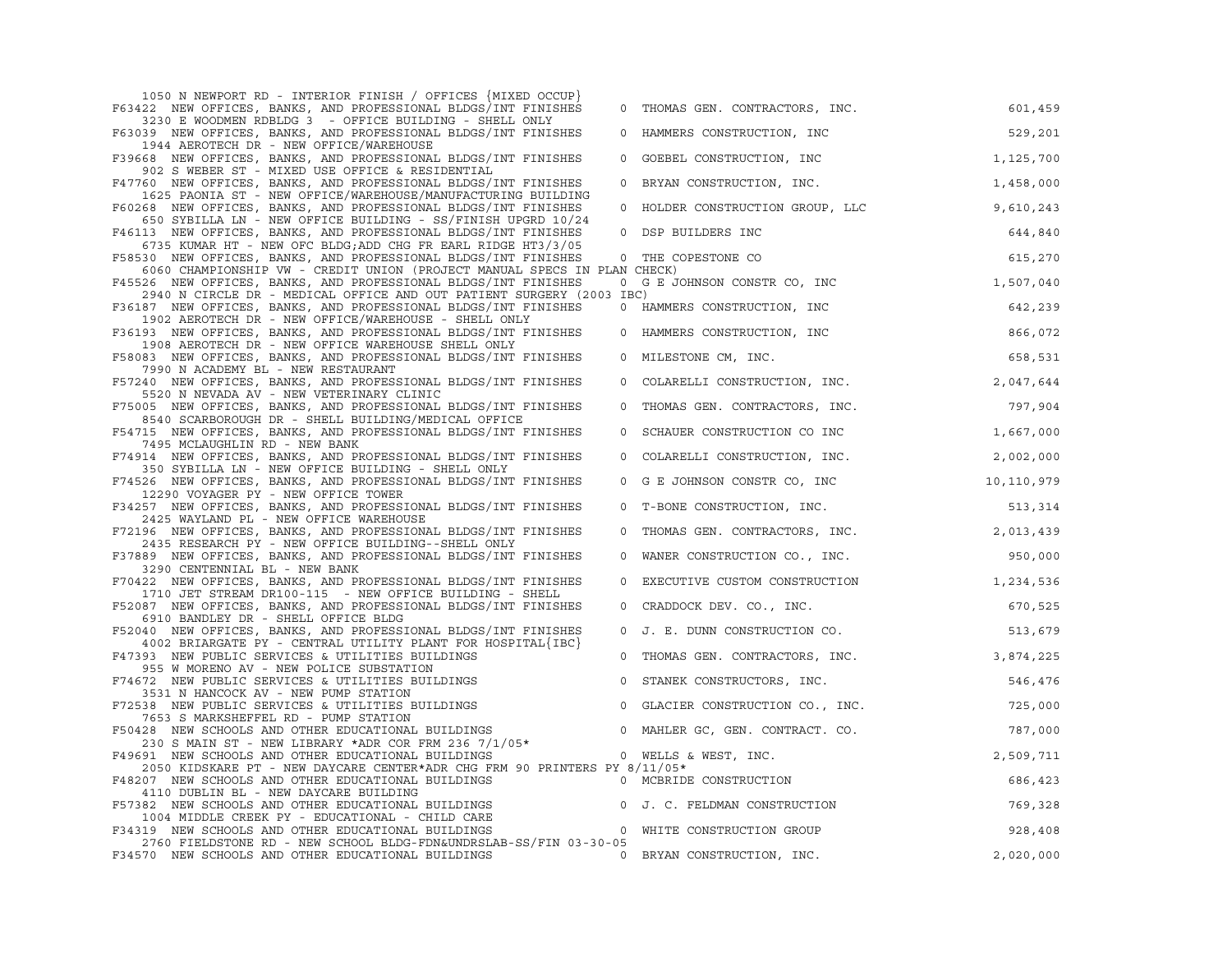| 18075 MINGLEWOOD TR - NEW MONTESSORI ACADEMY                                                                                                                                                                                            |                |                                            |           |
|-----------------------------------------------------------------------------------------------------------------------------------------------------------------------------------------------------------------------------------------|----------------|--------------------------------------------|-----------|
| F69198 STORES AND OTHER RETAIL BUILDINGS/INT FINISHES                                                                                                                                                                                   |                | 0 BRYAN CONSTRUCTION, INC.                 | 2,800,605 |
| 10035 FEDERAL DR - NEW RETAIL STORE<br>F42434 STORES AND OTHER RETAIL BUILDINGS/INT FINISHES                                                                                                                                            |                | 0 ZAKCO COMMERCIAL CONSULTANTS             | 1,200,000 |
| 5410 E WOODMEN RD - NEW RESTAURANT<br>F42358 STORES AND OTHER RETAIL BUILDINGS/INT FINISHES                                                                                                                                             |                | 0 T L PRINTZ CONSTRUCTORS                  | 854,000   |
| 5934 STETSON HILLS BL - NEW RESTAURANT<br>F50999 STORES AND OTHER RETAIL BUILDINGS/INT FINISHES                                                                                                                                         | $\circ$        | M A MORTENSON COMPANY                      | 1,862,229 |
| 19 LAKE CI - INTERIOR FINISH - RESTAURANT<br>F50837 STORES AND OTHER RETAIL BUILDINGS/INT FINISHES                                                                                                                                      |                | 0 WILSON BARNES GEN. CONTRACTORS 1,500,000 |           |
| 3316 CINEMA PT - NEW RETAIL/BREWERY<br>F41123 STORES AND OTHER RETAIL BUILDINGS/INT FINISHES                                                                                                                                            |                | 0 ART C KLEIN CONSTRUCTION, INC.           | 627,530   |
| 631 CARSON BL - NEW CAR WASH<br>F36098 STORES AND OTHER RETAIL BUILDINGS/INT FINISHES                                                                                                                                                   |                | 0 INSURE FIRE & WATER RESTORATIO           | 703,800   |
| 631 CARSON DE - NEW CAR WASH<br>1988 STORES AND OTHER RETAIL BUILDINGS/INT FINISHES<br>3586 HARTSEL DRA-H - RETAIL SHOPS (WHITE BOX PER SEAN)<br>351 STORES AND OTHER RETAIL BUILDINGS/INT FINISHES                   0 COLORADO STRUCT |                |                                            |           |
| F66351 STORES AND OTHER RETAIL BUILDINGS/INT FINISHES                                                                                                                                                                                   |                |                                            | 578,561   |
| 15910 JACKSON CREEK PY - SHELL/ RETAIL                                                                                                                                                                                                  |                | 0 COLORADO STRUCTURES INC                  | 2,271,506 |
| F66051 STORES AND OTHER RETAIL BUILDINGS/INT FINISHES<br>3830 BLOOMINGTON ST - NEW SHELL BUILDING/RETAIL<br>3830 BLOOMINGTON ST - NEW SHELL BUILDING/RETAIL                                                                             |                |                                            |           |
| F64755 STORES AND OTHER RETAIL BUILDINGS/INT FINISHES 0 G. A. MAXWELL CONSTRUCT., INC.                                                                                                                                                  |                |                                            | 732,000   |
| 86 N ACADEMY BL - CAR WASH<br>F48452 STORES AND OTHER RETAIL BUILDINGS/INT FINISHES 0 LOEWEN CONSTRUCTION, INC.                                                                                                                         |                |                                            | 500,000   |
| 7770 DRENNAN RD205 - INT FINISH OF ADDITION & CHG OF USE - RESTAURANT                                                                                                                                                                   |                |                                            |           |
| F61755 STORES AND OTHER RETAIL BUILDINGS/INT FINISHES                                                                                                                                                                                   |                | 0 HAMMERS CONSTRUCTION, INC                | 703,132   |
| 3753 E PIKES PEAK AV - NEW RETAIL - SHELL ONLY<br>$\overline{0}$<br>F35239 STORES AND OTHER RETAIL BUILDINGS/INT FINISHES                                                                                                               |                | ZAKCO COMMERCIAL CONSULTANTS               | 552,000   |
| 5850 STETSON HILLS BL - NEW RESTAURANT                                                                                                                                                                                                  |                |                                            |           |
| F60055 STORES AND OTHER RETAIL BUILDINGS/INT FINISHES                                                                                                                                                                                   | $\circ$        | THE COPESTONE CO                           | 615,000   |
| 1140 LAKE PLAZA DR - NEW RESTAURANT<br>F59210 STORES AND OTHER RETAIL BUILDINGS/INT FINISHES                                                                                                                                            |                | 0 TANDEM ENTERPRISES INC                   | 1,500,000 |
| 443 HWY 105 - RESTAURANT AND CONFR CTR<br>F58419 STORES AND OTHER RETAIL BUILDINGS/INT FINISHES                                                                                                                                         |                | 0 EMJ CORPORATION                          | 7,403,143 |
| 7710 FOUNTAIN MESA RD - NEW LOWE'S OF FOUNTAIN<br>F57867 STORES AND OTHER RETAIL BUILDINGS/INT FINISHES                                                                                                                                 |                | 0 ECKMAN & MITCHELL CONSTRUCTION           | 3,399,388 |
| 555 N CHELTON RD - NEW RETAIL BUILDING<br>F57562 STORES AND OTHER RETAIL BUILDINGS/INT FINISHES                                                                                                                                         | $\circ$        | NUNN CONSTRUCTION INC                      | 1,071,703 |
| 4325 SOUTH CLUB DR - NEW RETAIL {IBC}                                                                                                                                                                                                   |                |                                            |           |
| F75984 STORES AND OTHER RETAIL BUILDINGS/INT FINISHES<br>5964 BARNES RD - INT FINISH - RETAIL                                                                                                                                           | $\circ$        | EGC SERVICES, INC.                         | 782,000   |
| F75515 STORES AND OTHER RETAIL BUILDINGS/INT FINISHES<br>3850 BLOOMINGTON ST - NEW RETAIL (SHELL & INTERIOR FINISH) IBC 03                                                                                                              | $\overline{0}$ | COLORADO STRUCTURES INC                    | 1,260,800 |
| F38262 STORES AND OTHER RETAIL BUILDINGS/INT FINISHES 60 ART C KLEIN CONSTRUCTION, INC.<br>550 AUTOMOTIVE DR - AUTO RETAIL SALES CENTER                                                                                                 |                |                                            | 3,240,830 |
| F75067 STORES AND OTHER RETAIL BUILDINGS/INT FINISHES 0 EGC SERVICES, INC.<br>5994 BARNES RD - NEW RETAIL STORE-                                                                                                                        |                |                                            | 1,955,000 |
| F54891 STORES AND OTHER RETAIL BUILDINGS/INT FINISHES<br>4252 ROYAL PINE DR - NEW RETAIL BUILDING                                                                                                                                       |                | 0 EMJ CORPORATION                          | 6,986,277 |
| F36167 STORES AND OTHER RETAIL BUILDINGS/INT FINISHES                                                                                                                                                                                   | $\circ$        | THE TIMBERSTONE GROUP, INC.                | 548,440   |
| 1415 CIPRIANI LO - NEW RETAIL BUILDING - SHELL ONLY<br>F53541 STORES AND OTHER RETAIL BUILDINGS/INT FINISHES                                                                                                                            | $\circ$        | THE COPESTONE CO                           | 1,400,000 |
| 3725 BLOOMINGTON ST - NEW RETAIL $\{FNDN \& SHELL \text{ONLY}}\$ BLDG 1<br>F53536 STORES AND OTHER RETAIL BUILDINGS/INT FINISHES                                                                                                        | $\overline{0}$ | THE COPESTONE CO                           | 500,000   |
| 3705 BLOOMINGTON ST - NEW RETAIL{FNDN & SHELL ONLY} BLDG 2<br>F73019 STORES AND OTHER RETAIL BUILDINGS/INT FINISHES                                                                                                                     | $\circ$        | COLORADO STRUCTURES INC                    | 701,687   |
| 3830 BLOOMINGTON ST - TENANT FINISH/RETAIL                                                                                                                                                                                              |                |                                            |           |
| F53154 STORES AND OTHER RETAIL BUILDINGS/INT FINISHES<br>6428 S HWY 85-87 - NEW RESTAURANT                                                                                                                                              | $\circ$        | CROSSLANDS CONSTRUCTION CO.                | 685,000   |
| F43504 STORES AND OTHER RETAIL BUILDINGS/INT FINISHES                                                                                                                                                                                   | $\overline{0}$ | WESTEC CONSTRUCTION MGMT CO                | 773,500   |
| 3190 NEW CENTER PT - NEW RESTAURANT                                                                                                                                                                                                     |                |                                            |           |
| F71851 STORES AND OTHER RETAIL BUILDINGS/INT FINISHES<br>15898 JACKSON CREEK PY - NEW RESTAURANT (MONUMENT #2005-1937)                                                                                                                  |                | 0 CHRISTOFFERSON COMM BLDRS INC            | 832,500   |
| F69958 STORES AND OTHER RETAIL BUILDINGS/INT FINISHES                                                                                                                                                                                   |                | 0 M A MORTENSON COMPANY                    | 542,445   |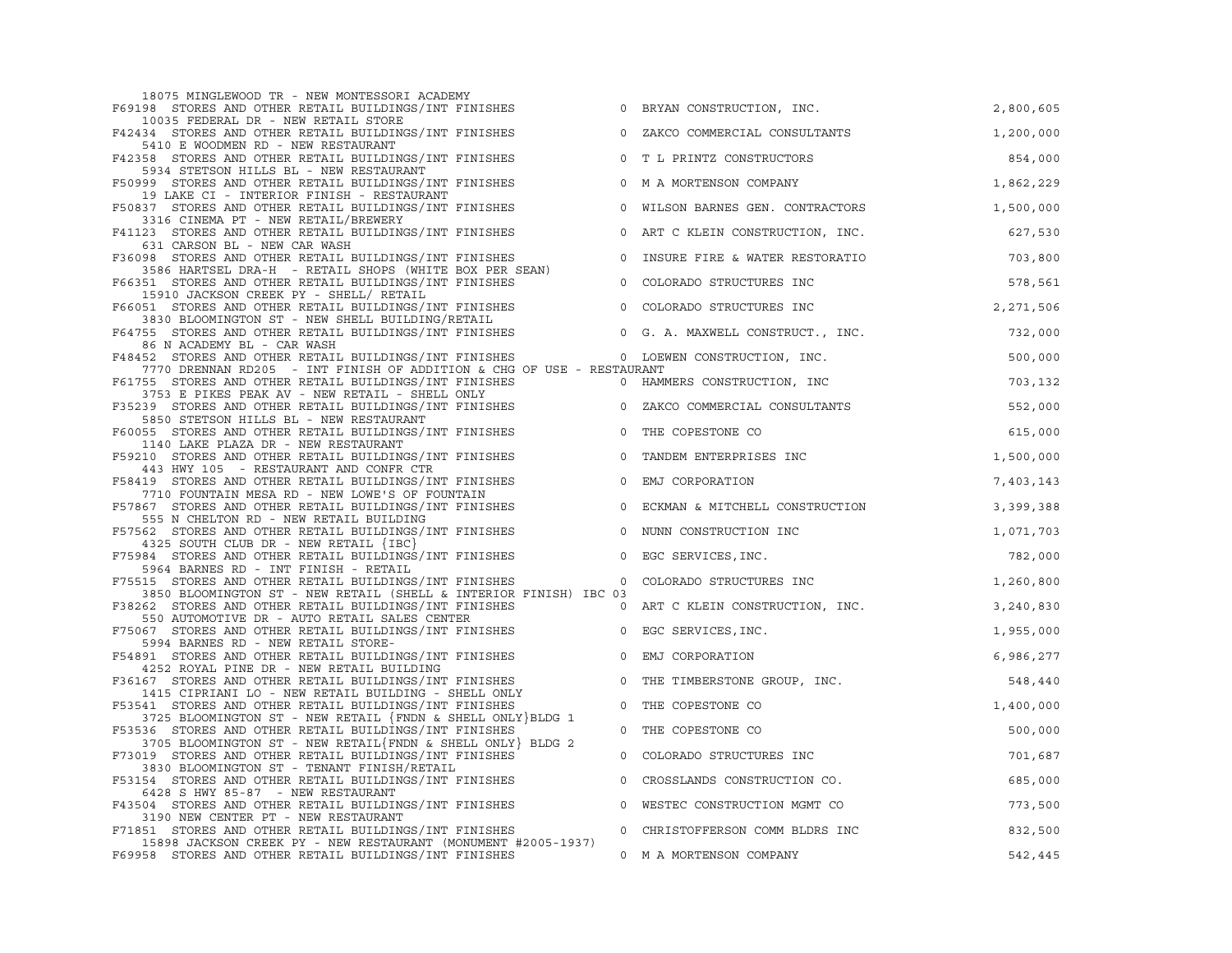| 30 LAKE CI - NEW RETAIL STORE                                                                                                                                                                                                                                                                    |                                                         |           |
|--------------------------------------------------------------------------------------------------------------------------------------------------------------------------------------------------------------------------------------------------------------------------------------------------|---------------------------------------------------------|-----------|
| F69956 STORES AND OTHER RETAIL BUILDINGS/INT FINISHES                                                                                                                                                                                                                                            |                                                         | 831,305   |
| 1 LAKE AV - NEW RETAIL BUILDING (BUILDING #1)<br>F51719 STORES AND OTHER RETAIL BUILDINGS/INT FINISHES                                                                                                                                                                                           | 0 M A MORTENSON COMPANY<br>0 R & O CONSTRUCTION COMPANY | 775,000   |
| 7390 RANGEWOOD DR - NEW RETAIL<br>F61213 NONRESIDENTIAL BUILDINGS (STORAGE SHEDS, ETC) $\qquad \qquad$ 0 G E JOHNSON CONSTR CO, INC                                                                                                                                                              |                                                         | 1,715,469 |
| 432 W FONTANERO ST - WELDING SHOP FOR CITY USE<br>432 W PUNIAWERO SI - WELLING SHOP FOR CITI USE<br>F44936 NONRESIDENTIAL BUILDINGS (STORAGE SHEDS, ETC) 0 BRYAN CONSTRUCTION, INC.                                                                                                              |                                                         |           |
| 2055 SILVERSMITH RD - MAINTAINCE BUILDING WITH OFFICE/ BATHROOM                                                                                                                                                                                                                                  |                                                         | 560,000   |
| F75072 NONRESIDENTIAL BUILDINGS (STORAGE SHEDS, ETC)                                                                                                                                                                                                                                             | 0 G E JOHNSON CONSTR CO, INC                            | 1,573,055 |
| 2222 N NEVADA AV - STAIR TOWER & BOILER ROOM ADDN/BOILER REPLACEMENT<br>F52993 NONRESIDENTIAL BUILDINGS (STORAGE SHEDS, ETC) 0 NCB, LLC.                                                                                                                                                         |                                                         | 567,428   |
| 7630 BENT GRASS MEADOWS DRBLD E - MINI STORAGE WAREHOUSE BLD E UNHEATED                                                                                                                                                                                                                          |                                                         |           |
| F69503 NONRESIDENTIAL BUILDINGS (STORAGE SHEDS, ETC) 0 PINE CONSTRUCTION, INC.<br>755 AVIATION WA - NEW AIRCRAFT HANGER                                                                                                                                                                          |                                                         | 1,500,000 |
| F68830 STRUCTURES OTHER THAN BUILDINGS (SWIMMING POOLS, ETC) 0 BRYAN CONSTRUCTION, INC.                                                                                                                                                                                                          |                                                         | 1,315,000 |
| 13385 ABERT WA - SWIMMING POOLS                                                                                                                                                                                                                                                                  |                                                         |           |
| F67164 STRUCTURES OTHER THAN BUILDINGS (SWIMMING POOLS, ETC) 0 HAMMERS CONSTRUCTION, INC<br>1233 MEADOWBROOK PY - RETAINING WALL                                                                                                                                                                 |                                                         | 500,000   |
| F59238 STRUCTURES OTHER THAN BUILDINGS (SWIMMING POOLS, ETC) 0 THOMAS GEN. CONTRACTORS, INC.                                                                                                                                                                                                     |                                                         | 500,000   |
| 951 W MORENO AV - 4 RETAINING WALLS                                                                                                                                                                                                                                                              |                                                         |           |
| F41265 RESIDENTIAL ALTERATIONS (REMODEL, ADDITIONS, ETC) 0 GOLD CREST HOMES, LTD.<br>445 IRVINGTON CT - ADDITION AND INT. REMODEL (FIRE PAID)<br>F44391 RESIDENTIAL ALTERATIONS (REMODEL, ADDITIONS, ETC) 0 CHARLIE PATERSON CONSTR                                                              |                                                         | 500,000   |
|                                                                                                                                                                                                                                                                                                  |                                                         | 560,000   |
| 1280 MESA AV - ADDITION TO RESIDENCE (* CHG DR TO AVE 5-19-05 JM)<br>F51492 COMMERCIAL ALTERATIONS (ADDITIONS, REMODELS, ETC) 0 PIONEER GENERAL CONTRACTORS                                                                                                                                      |                                                         | 843,951   |
| 1121 N CIRCLE DR - INT. REMODEL/ RETAIL                                                                                                                                                                                                                                                          |                                                         |           |
| F51034 COMMERCIAL ALTERATIONS (ADDITIONS, REMODELS, ETC) 0 FRED FLETEMEYER CO GEN CNTR IN<br>8025 MAVERICK RD - ADDITION TO RECTORY                                                                                                                                                              |                                                         | 550,000   |
| F41382 COMMERCIAL ALTERATIONS (ADDITIONS, REMODELS, ETC) 0 THE TIMBERSTONE GROUP, INC.                                                                                                                                                                                                           |                                                         | 648,360   |
| 575 W GARDEN OF THE GODS RD - INT REMODEL & ADDITION TO - RESTAURANT<br>F67007 COMMERCIAL ALTERATIONS (ADDITIONS, REMODELS, ETC) 0 PIONEER GENERAL CONTRACTORS                                                                                                                                   |                                                         | 700,000   |
| 6925 MESA RIDGE PY - REMODEL/ RETAIL FTN # 05-235M                                                                                                                                                                                                                                               |                                                         |           |
| F66716 COMMERCIAL ALTERATIONS (ADDITIONS, REMODELS, ETC)<br>1801 N UNION BL - INTERIOR REMODEL/OFFICE-WAREHOUSE                                                                                                                                                                                  | 0 THE COPESTONE CO                                      | 619,000   |
| F65992 COMMERCIAL ALTERATIONS (ADDITIONS, REMODELS, ETC)                                                                                                                                                                                                                                         | 0 PCL CONSTRUCTION SERVICES, INC                        | 2,200,000 |
| 931 MOTOR CITY DR - ADDITION TO S-1, B {IBC}<br>F40326 COMMERCIAL ALTERATIONS (ADDITIONS, REMODELS, ETC)                                                                                                                                                                                         | 0 J. D. MCGRATH CONSTRUCTION                            | 556,000   |
| 1621 W COLORADO AV - ADD 2ND STORY-2 APT UNITS, SHELL OFFICE W/REMODEL 1ST FL                                                                                                                                                                                                                    |                                                         |           |
| F49029 COMMERCIAL ALTERATIONS (ADDITIONS, REMODELS, ETC) 0 COLORADO CONSTRUCTORS & ASSOC 1,115,000<br>5555 TECH CENTER DR250/400 - REMODEL/OFFICES<br>IBC CODE                                                                                                                                   |                                                         |           |
| F36973 COMMERCIAL ALTERATIONS (ADDITIONS, REMODELS, ETC) 0 COLARELLI CONSTRUCTION, INC.                                                                                                                                                                                                          |                                                         | 980,000   |
| 5825 MARK DABLING BL - INT REMODEL - ARCADE CHANGE OF USE                                                                                                                                                                                                                                        |                                                         |           |
| F64105 COMMERCIAL ALTERATIONS (ADDITIONS, REMODELS, ETC)<br>7770 DRENNAN RD - INT. REMODEL/ LOBBY CHECK POINT                                                                                                                                                                                    | 0 THE COPESTONE CO                                      | 917,640   |
| F47954 COMMERCIAL ALTERATIONS (ADDITIONS, REMODELS, ETC)                                                                                                                                                                                                                                         | 0 PINKARD CONSTRUCTION COMPANY                          | 750,000   |
| 102 E MORENO AV - INT REMODEL - OFFICE<br>F62699 COMMERCIAL ALTERATIONS (ADDITIONS, REMODELS, ETC) 0 GERALD H PHIPPS INC                                                                                                                                                                         |                                                         | 648,098   |
| 1400 E BOULDER ST - INTERIOR REMODEL/LAB<br>1400 E BOULDER ST - INTERIOR REMODELL/LAB<br>F36764 COMMERCIAL ALTERATIONS (ADDITIONS, REMODELS, ETC) 0 G E JOHNSON CONSTR CO, INC                                                                                                                   |                                                         |           |
| 1900 W GARDEN OF THE GODS RDC - REMODELING OFFICE SPACE/ SEC FLOOR/IIBCONST.                                                                                                                                                                                                                     |                                                         | 1,869,000 |
| F62154 COMMERCIAL ALTERATIONS (ADDITIONS, REMODELS, ETC) 0 G E JOHNSON CONSTR CO, INC                                                                                                                                                                                                            |                                                         | 534,000   |
| 225 NICHOLS BL - INTERIOR REMOD/ OFF/WHSE<br>F34664 COMMERCIAL ALTERATIONS (ADDITIONS, REMODELS, ETC) 0 THOMAS GEN. CONTRACTORS, INC.                                                                                                                                                            |                                                         | 537,724   |
| 1128 E BOULDER ST - ADDITION TO CHURCH                                                                                                                                                                                                                                                           |                                                         |           |
| THE BOULDER ST - ADDITION TO CHURCH<br>F38909 COMMERCIAL ALTERATIONS (ADDITIONS, REMODELS, ETC) THE RESERVED IND., INC.<br>RESERVED AND AN ALTERT OF PERIOD PERMODEL A MED OFFICE<br>875 W MORENO AV - INTERIOR REMODEL - MED OFFICE                                                             |                                                         | 500,000   |
| F58911 COMMERCIAL ALTERATIONS (ADDITIONS, REMODELS, ETC)                                                                                                                                                                                                                                         | 0 PIONEER GENERAL CONTRACTORS 937,000                   |           |
| 3275 W COLORADO AV - INT REM OF STORE & ADDING STARBUCKS<br>391 COMMERCIAL ALTERATIONS (ADDITIONS, REMODELS, ETC) 0 THE WHITING-TURNER CONTRACT.CO<br>750 E CITADEL DR3040 - INT REMODEL - RETAIL<br>394 COMMERCIAL ALTERATIONS (ADD<br>F58891 COMMERCIAL ALTERATIONS (ADDITIONS, REMODELS, ETC) |                                                         | 1,122,900 |
|                                                                                                                                                                                                                                                                                                  |                                                         |           |
| F56394 COMMERCIAL ALTERATIONS (ADDITIONS, REMODELS, ETC)                                                                                                                                                                                                                                         | 0 G E JOHNSON CONSTR CO, INC                            | 2,100,000 |